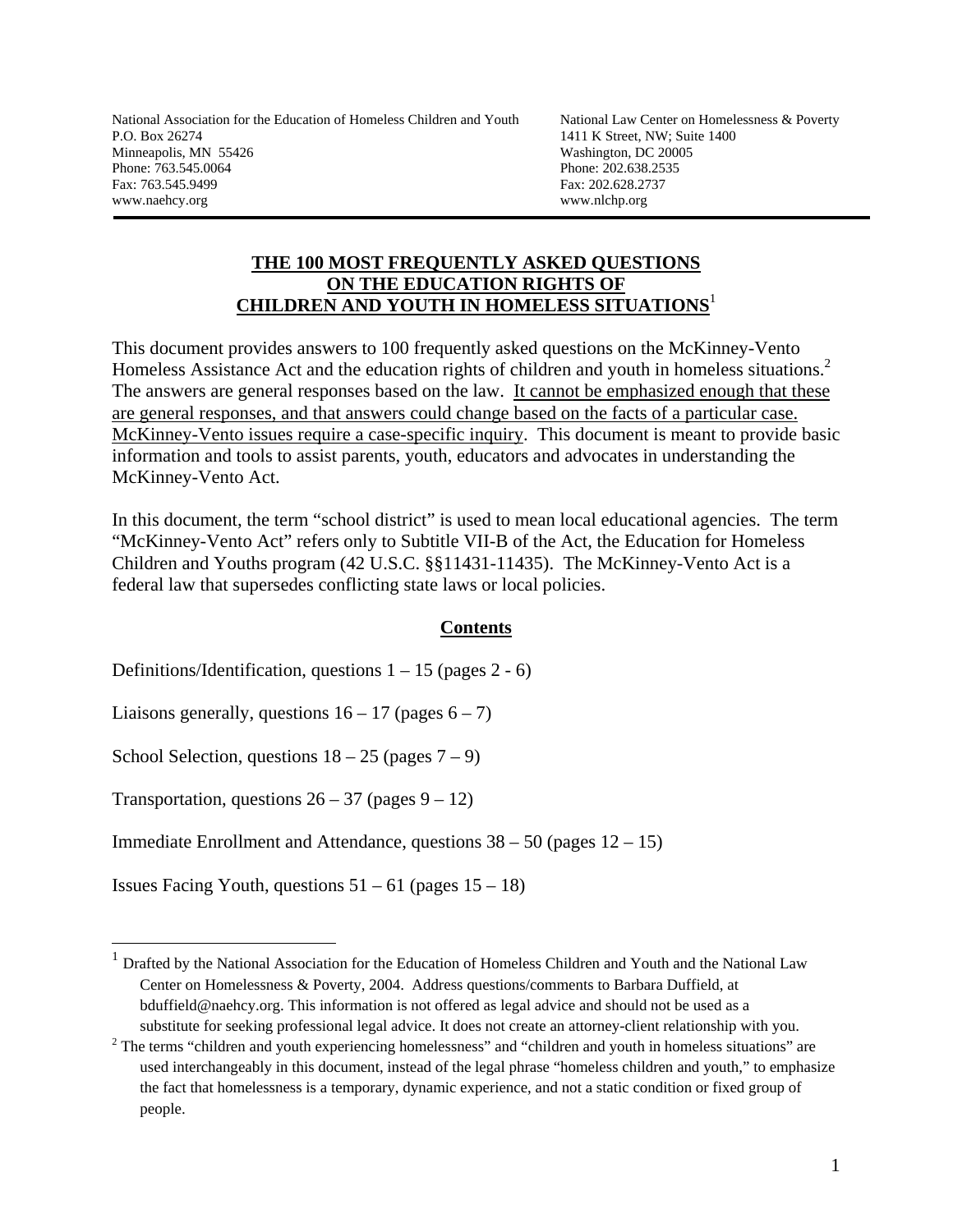Disputes and Enforcement, questions  $62 - 67$  (pages  $18 - 19$ )

Barriers to Academic Success, questions  $68 - 74$  (pages  $19 - 20$ )

Preschool, questions  $75 - 78$  (pages  $20 - 21$ )

Segregation, questions 79 – 80 (pages 21 - 22)

Private Schools, Tribal Schools, and Charter Schools, questions 81 – 83 (pages 22 - 23)

Students Receiving Special Education and Related Services, questions 84 – 89 (pages 23 – 25)

Title I, Part A of the Elementary and Secondary Education Act, questions 90 – 96 (pages 25 - 27)

Resources, questions  $97 - 100$  (pages  $27 - 29$ )

#### **Definitions/Identification**

**1.** Do school districts have the responsibility to identify or locate children and youth experiencing homelessness?

**A:** Yes. Every school district must designate a liaison for children and youth experiencing homelessness. 42 U.S.C.  $\S 11432(g)(1)(J)(ii)$ . The McKinney-Vento Act requires school district liaisons to ensure that "homeless children and youths are identified by school personnel and through coordination with other entities and agencies."  $42 \text{ U.S.C. } $11432(g)(6)(\text{A})$ . The purpose of identification is to offer appropriate services to the family, child or youth. Coordination with schools and community agencies is an essential identification strategy, as are professional development, awareness and training activities within school buildings and school districts. Additional strategies are available at www.naehcy.org/IdentifyingStudents.pdf.

**2.** Is there any guidance on what "fixed, regular, and adequate nighttime residence" means? **A:** The McKinney-Vento Act states that children and youth who lack "a fixed, regular, and adequate nighttime residence" will be considered homeless. 42 U.S.C. §11434A(2)(A). The Act does not define those terms. However, the following definitions may provide guidance:

 (1) Fixed: Securely placed or fastened; Not subject to change or fluctuation. (Merriam-Webster's Collegiate Dictionary, Tenth Edition.) A fixed residence is one that is stationary, permanent, and not subject to change. (e.g., Arizona, Massachusetts and Michigan McKinney-Vento State Plans, 2002.)

(2) Regular: Normal, standard; Constituted, conducted, or done in conformity with established or prescribed usages, rules, or discipline; Recurring, attending, or functioning at fixed or uniform intervals. (Merriam-Webster's Collegiate Dictionary, Tenth Edition.) Consistent. (Ballentine's Law Dictionary, 3rd Edition.) A regular residence is one which is used on a regular (i.e., nightly) basis. (e.g., Arizona, Massachusetts and Michigan McKinney-Vento State Plans, 2002.)

 (3) Adequate: Sufficient for a specific requirement; Lawfully and reasonably sufficient. (Merriam-Webster's Collegiate Dictionary, Tenth Edition.)Fully sufficient; Equal to what is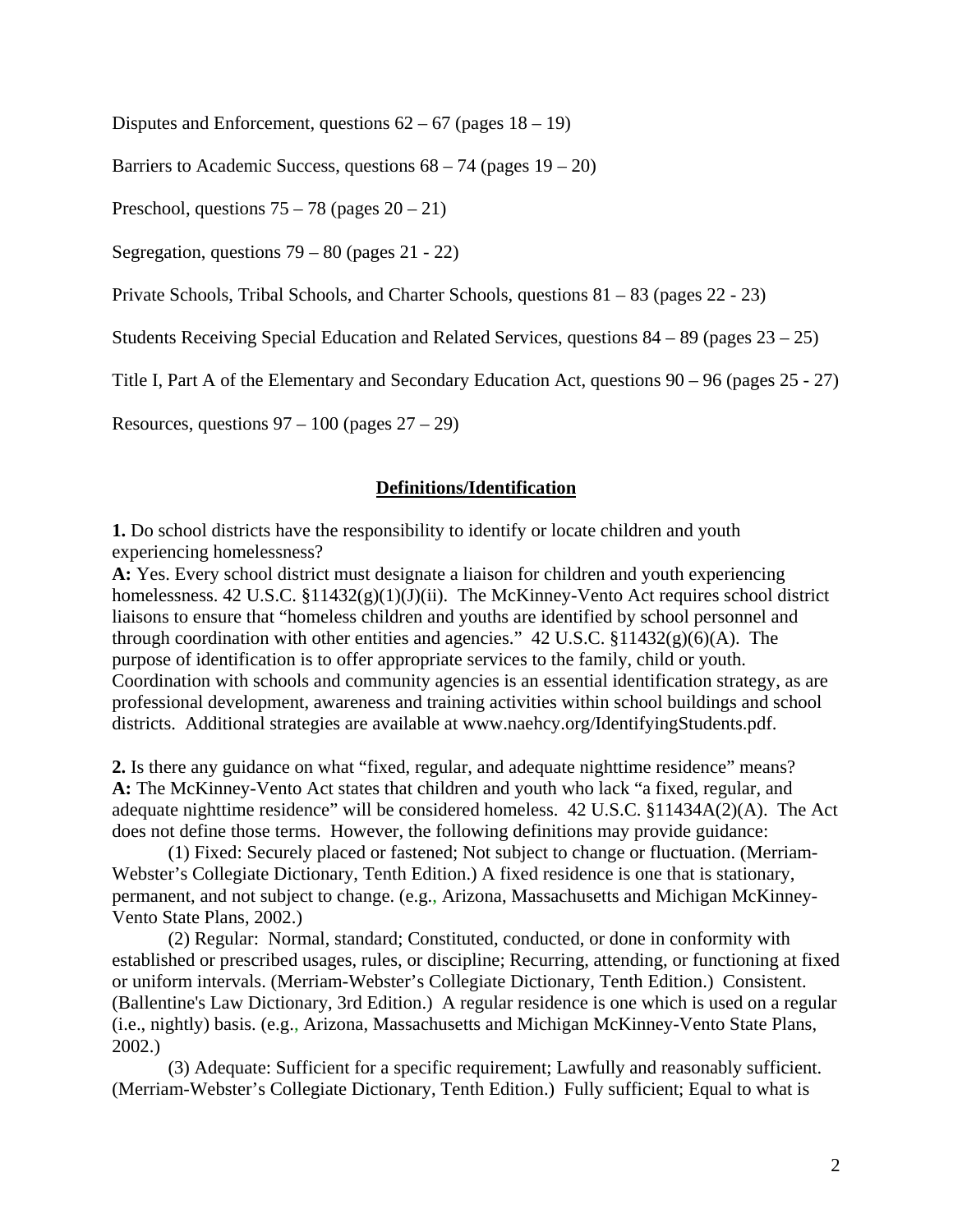required; Lawfully and reasonably sufficient. (Ballentine's Law Dictionary, 3rd Edition.) An adequate residence is one that is sufficient for meeting both the physical and psychological needs typically met in home environments. (e.g. Arizona, Massachusetts and Michigan McKinney-Vento State Plans, 2002.)

International law defines adequate as follows:

"Adequate shelter means ... adequate privacy, adequate space, adequate security, adequate lighting and ventilation, adequate basic infrastructure and adequate location with regard to work and basic facilities - all at a reasonable cost."

International Covenant on Economic, Social and Cultural Rights, General Comment 4, paragraph 7 (1991), citing Commission on Human Settlements and the Global Strategy for Shelter to the Year 2000.

**3.** Is there a time limit on how long a child or youth can be considered homeless? **A:** No, there is no specific time limit on homelessness. Whether a child or youth meets the definition of homelessness depends upon the living situation and the individual circumstances. It is a case-specific inquiry. Due to the extremely limited incomes of most families experiencing homelessness (on average, less than half the federal poverty line) and the severe shortage of affordable housing across the country, experiences of homelessness can sometimes last an extended period of time.

**4.** Are children and youth who live in trailer homes or trailer parks covered by the Act? **A:** Under some circumstances, yes. Under the McKinney-Vento Act, children and youth who live in trailer parks are covered by the Act if they live in the trailer park "due to the lack of alternative adequate accommodations." 42 U.S.C. §11434A(2)(B)(i). Therefore, whether children and youth living in trailer parks are covered by the Act is a case-by-case determination to be made by the local liaison, in light of the family's circumstances. The liaison will need to consider the adequacy of the trailer home, including the number of people living in the trailer, the condition of the trailer, and the availability of running water, electricity, and other standard utilities. If the trailer is inadequate, it should be considered a homeless situation. The relative permanence of the living situation must also be examined: if the family is living in the trailer temporarily, they are likely to be covered by the Act.

**5.** Are families who move in with relatives or friends covered by the Act?

**A:** In many circumstances, yes. Children and youth who are sharing the housing of others due to loss of housing, economic hardship, or a similar reason are covered by the McKinney-Vento Act. 42 U.S.C. §11434A(2)(B)(i). Families who share adequate housing due to cultural preferences or convenience would not be covered by the Act. Also, families who are sharing housing on a permanent basis are unlikely to be covered by the Act.

**6.** Is transitional housing considered a homeless situation?

**A:** Yes. The McKinney-Vento Act specifically applies to children and youth living in transitional shelters.  $42 \text{ U.S.C. } $11434A(2)(B)(i)$ . This term includes transitional housing programs and transitional living programs. State Coordinators are also required to "coordinate and collaborate with… providers of services to homeless and runaway children and youths and homeless families (including... transitional housing facilities, ... and transitional living programs for homeless youths)." 42 U.S.C. §11432(f)(5)(B). A federal court affirmed that transitional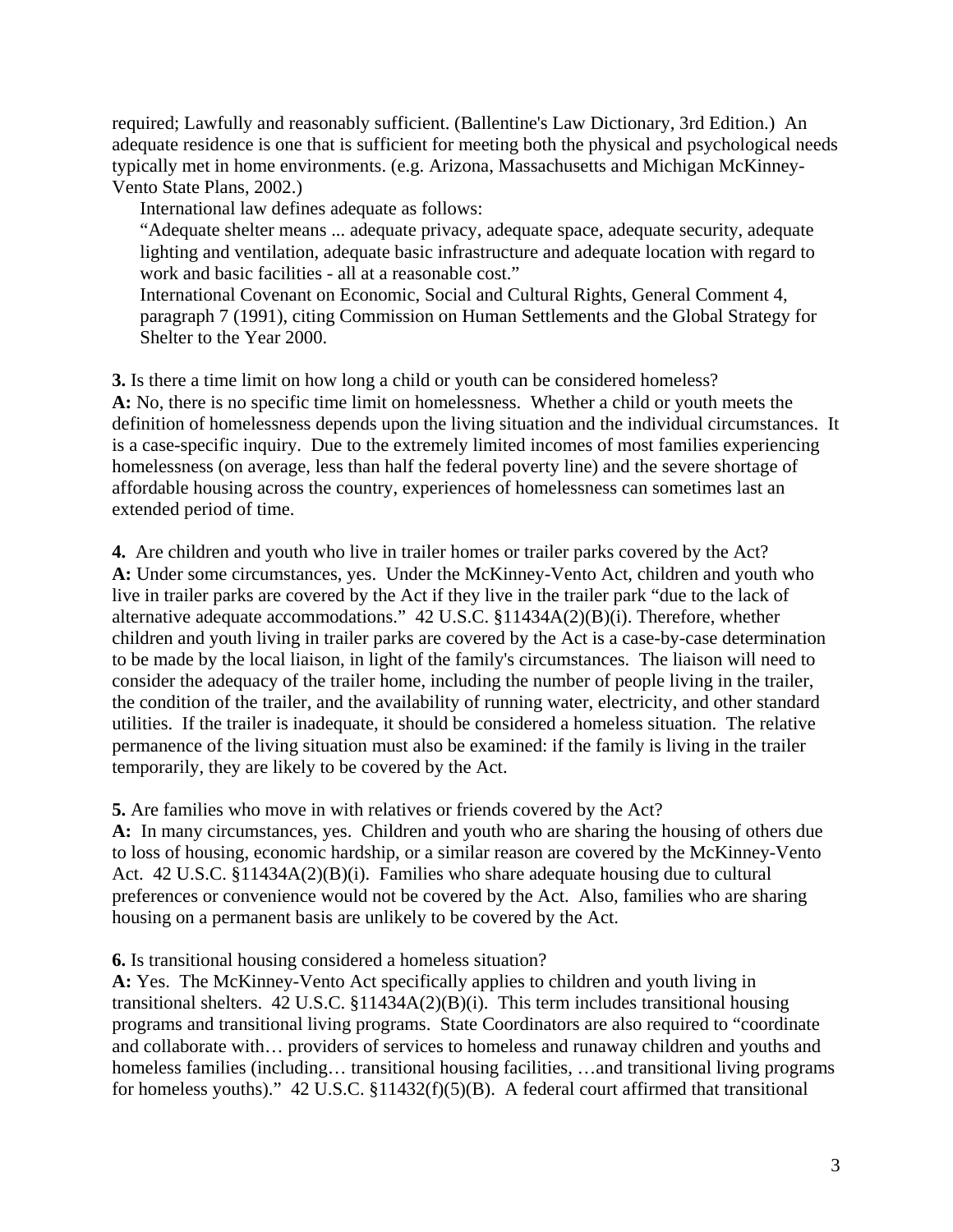housing programs are covered by the McKinney-Vento Act. Bullock v. Board of Education of Montgomery County, Civ. A. DKC 2002-0798 (D. Md.), memorandum decision filed November 4, 2002.

**7.** To what extent are children awaiting foster placement covered by the McKinney-Vento Act? **A:** The McKinney-Vento Act specifically covers children awaiting foster care placement. 42 U.S.C. §11434A(2)(B)(i). However, the Act does not define that phrase. Before attempting to apply the McKinney-Vento Act to children and youth in state custody, educators and advocates should consult their state laws, regulations and policies (both education and social services) to see if they contain authority for keeping foster children in their schools of origin, providing transportation, and/or requiring immediate enrollment. State or local social services officials and child welfare attorneys will have access to social services laws and policies.

When interpreting the McKinney-Vento Act phrase "awaiting foster care placement," state coordinators and school district liaisons should collaborate with state and local social services agencies to advocate for educational services that support the educational needs of individual students. Generally speaking, the definition must apply to children and youth "who lack a fixed, regular, and adequate nighttime residence." Collaboration between education and social services agencies is imperative. School district liaisons, social services personnel, and advocates should engage in a local dialogue on this issue, to agree upon categories of out-ofhome placements that fall within the statute. Educators and social services personnel should engage the assistance of attorneys from many specialties, including legal aid, education, social services, and guardians ad litem. Communities that have worked collaboratively and systemically have achieved success in applying the McKinney-Vento Act appropriately to children and youth in state custody. For an example of a proactive policy regarding applying the McKinney-Vento Act to children awaiting foster care placement, download Policy 21-14 of the Tennessee Department of Children's Services, at

www.state.tn.us/youth/policies/Chapter%2021%20Education/21-

14%20Serving%20The%20Educational%20Needs%20of%20The%20Child-Youth%20in%20..pdf.

**8.** Do incarcerated youth qualify for McKinney-Vento protection and services? **A:** No. Children and youth who are incarcerated for violation or alleged violation of a law should not be considered homeless. Incarcerated children and youth are part of the juvenile justice system and subject to the requirements and regulations thereof. However, children and youth residing in shelters or other homeless situations after leaving detention centers are covered by the Act. U.S. Department of Education, Draft Nonregulatory Guidance on the Education of Homeless Children and Youths Program (March 2003), p. 27 (hereinafter "2003 Guidance").

## **9.** What ages does the McKinney-Vento Act cover?

**A:** The McKinney-Vento Act applies to children and youth age 21 and under, consistent with their eligibility for public education services under state and federal law. 2003 Guidance, p. 27. State laws vary, but generally provide access to all students until high school graduation or equivalent, or until age 18 (or over in some states). For special education students, federal law provides the right to access services until age 22. 20 U.S.C.  $$1412(a)(1)(A)$ .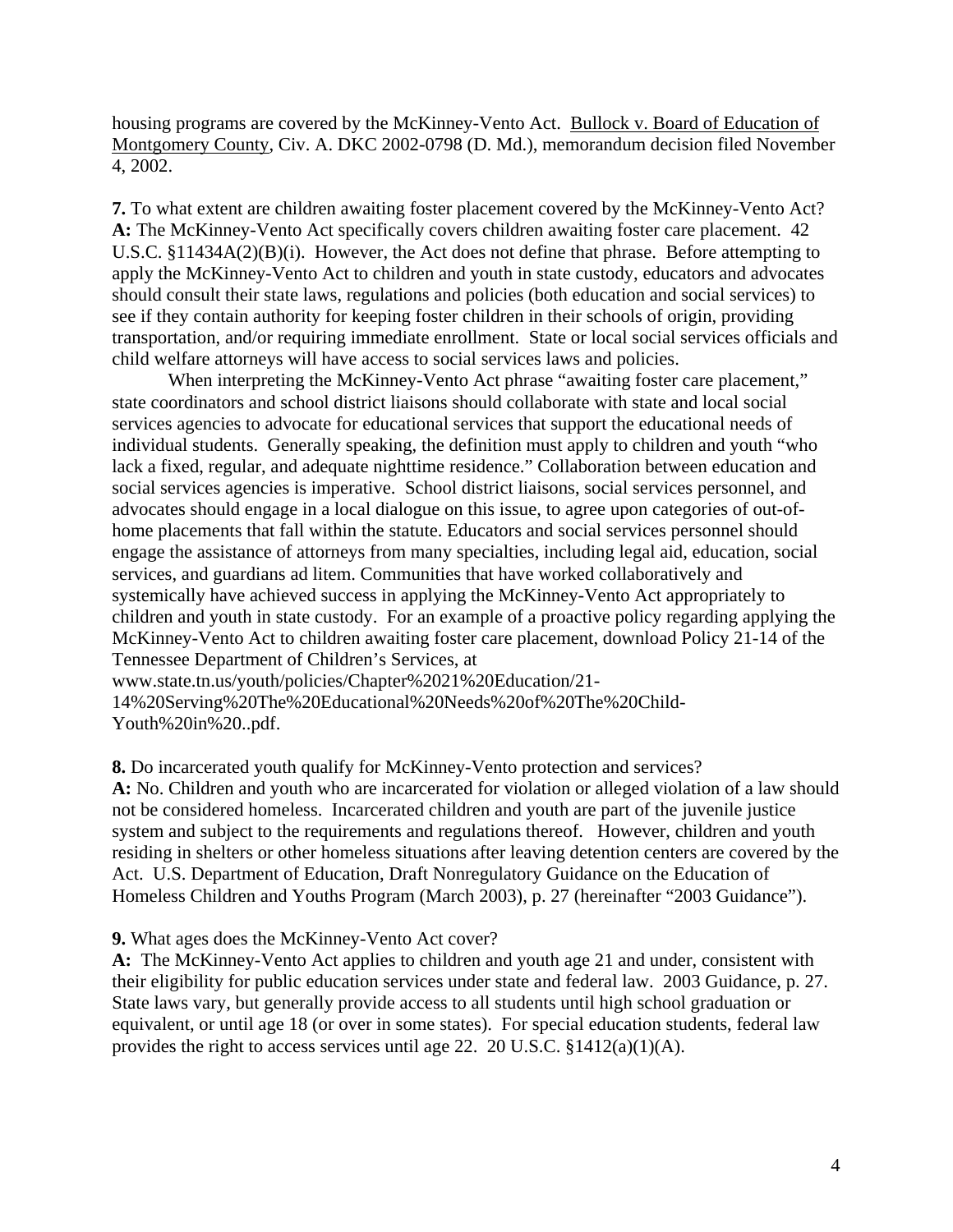**10.** What are a district's responsibilities for advising families about their rights if families do not identify or consider themselves as homeless?

**A:** Families and youth in homeless situations frequently will not identify themselves as such. This may be due to the stigma and prejudices associated with homelessness or because the youth or family does not recognize that the living situation would be considered a homeless situation under the McKinney-Vento Act. Indeed, most families and youth are likely unaware of the McKinney-Vento Act. Therefore, schools must ensure that families and youth are aware of the Act, who it covers, and what it provides.  $42 \text{ U.S.C.}$  §§11432(g)(6)(A)(i), (iv). The Act requires school districts to disseminate public notice of the education rights of children and youth in homeless situations where such children and youth receive services, such as schools, family shelters, and soup kitchens. 42 U.S.C. §11432(g)(6)(A)(v). Identification and outreach techniques must be administered sensitively and without stigma, to create an environment in which families, children and youth will be comfortable seeking support. Once a school has sensitively and discretely explained the rights available under the McKinney-Vento Act, families or youth may choose not to take advantage of McKinney-Vento services, at their discretion. Strategies for identification, creating awareness, and disseminating notice are available at www.naehcy.org/IdentifyingStudents.pdf.

**11.** Does the family's/youth's income affect whether they are covered by the Act? **A:** Generally, no. The Act's definition of homelessness centers on the student's living arrangement. There are no specific income limits in the definition. Income is vaguely referenced in the context of children and youth "sharing the housing of others due to loss of housing, economic hardship, or a similar reason." Therefore, in determining whether shared housing meets the Act's definition, it may be appropriate to consider the family's or youth's financial resources. 42 U.S.C. §11434A(2)(B)(i). Statistically, the mean income of families experiencing homelessness is less than half the federal poverty line.

**12.** Is there any procedure in place to prevent families who have permanent housing from claiming to be homeless just to obtain McKinney-Vento services?

**A:** Yes. Every school district must designate a liaison for students experiencing homelessness. 42 U.S.C.  $\S 11432(g)(1)(J)(ii)$ . One of the liaison's duties is to identify children and youth who meet the statutory definition of homeless. 42 U.S.C. §11432(g)(6)(A)(i). School districts must enroll students experiencing homelessness immediately. If, after enrollment, it is determined that a student is not homeless as defined in the law, school districts should follow the policies that are in place to address other forms of fraud. Written notice should be given to the parent, guardian, or youth, including his or her right to appeal the decision. Over the past 17 years, documented cases of families falsely claiming to be homeless have been extremely rare; the few cases that have been documented were resolved quickly at the district level.

**13.** Does the McKinney-Vento Act's definition of homelessness in the education provisions (Education for Homeless Children and Youths) also qualify the family or youth to access services from other agencies (i.e. housing, food assistance, etc.).

**A:** At this time, the education definitions apply only for educational purposes. The U.S. Department of Housing and Urban Development (HUD) and other agencies have adopted their own definitions, which are narrower than the education definition. For example, families sharing housing and many families staying in motels are not considered homeless by HUD and cannot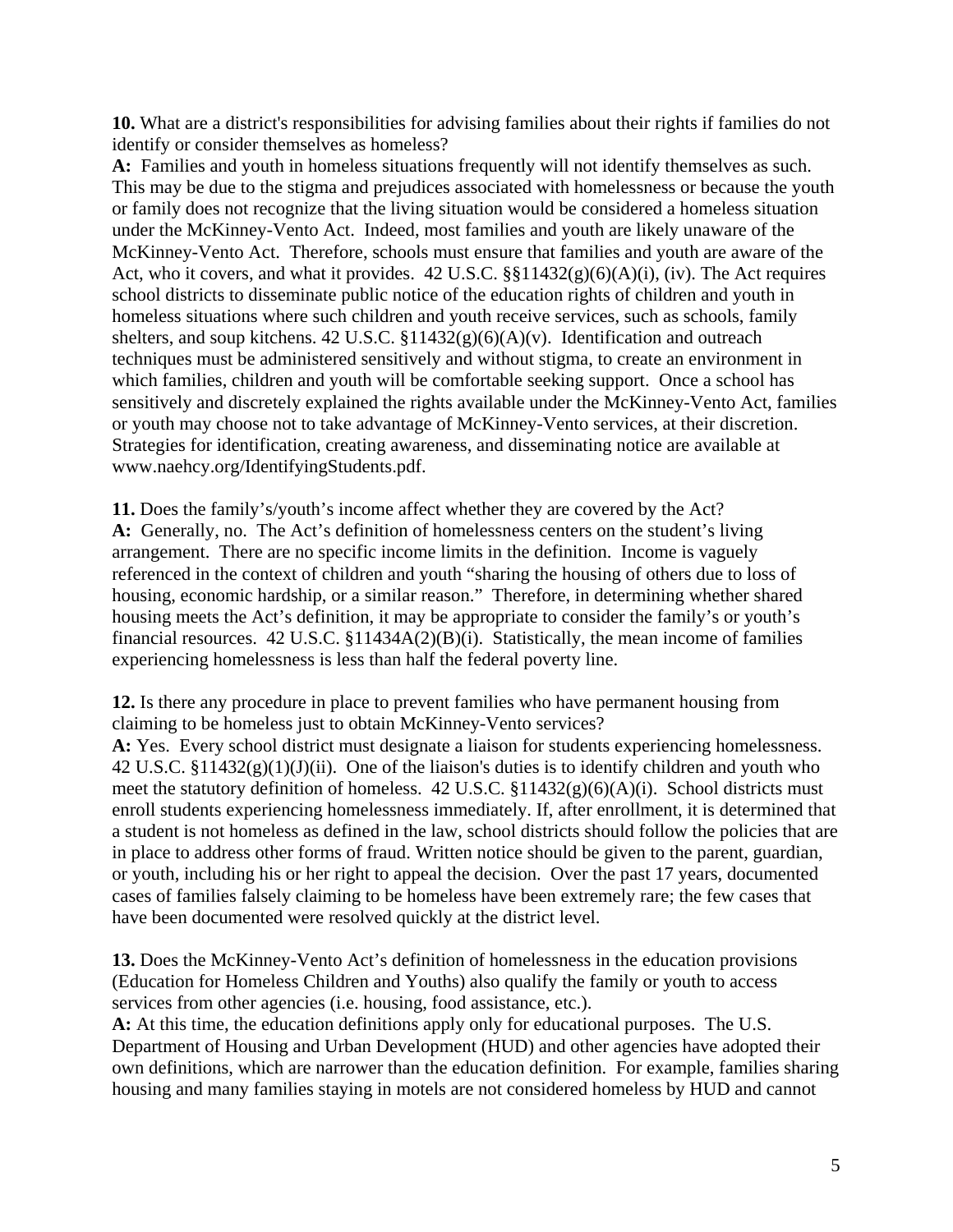access HUD Emergency Shelter Grant services for homeless persons. However, these families can access HUD funds that are targeted to low-income individuals. Educators and advocates should approach their HUD Continuums of Care to seek such funding and support. In fact, the McKinney-Vento Act requires states and school districts that receive McKinney-Vento funds to coordinate with state and local housing agencies and other service providers to minimize educational disruption for children and youth who become homeless. 42 U.S.C. §11432(g)(5).

**14.** Are migrant students covered by the McKinney-Vento Act?

**A.** Yes, migrant students are covered by the Act if they are living in a homeless situation. 42 U.S.C. §11434A(2)(b)(iv). More information on applying the Act to migrant students is available at www.naehcy.org/issuebriefs.html.

**15.** Can a district refuse to enroll undocumented immigrants who have no proof of guardianship? **A:** No, not if they are covered by the McKinney-Vento Act. Undocumented students have the same right to public education as U.S. citizens. Plyler v. Doe, 457 U.S. 202 (1982). Therefore, the McKinney-Vento Act applies to them in the same way it would apply to any student: if the student meets the definition of homeless, he or she must be enrolled in school immediately, even if lacking proof of guardianship. The McKinney-Vento Act does not apply to immigrant students who live in a fixed, regular and adequate residence.

#### **Liaisons generally**

**16.** Does every school district have to have a liaison? **A:** Yes. The McKinney-Vento Act requires every local educational agency to "designate an appropriate staff person" to serve as liaison. 42 U.S.C.  $\frac{11432(g)(1)(J)(ii)}{11}$ .

**17.** What are the liaison's duties?

**A:** The McKinney-Vento Act specifies the duties of liaisons, as follows: identify homeless children and youth; ensure that children and youth experiencing homelessness enroll in, and have a full and fair opportunity to succeed in, school; ensure that families, children and youth receive educational services for which they are eligible, including Head Start, Even Start and other public preschool programs, and referrals to health care, dental, mental health and other appropriate services; inform parents and guardians of the educational and related opportunities available to their children and provide them with meaningful opportunities to participate in that education; disseminate public notice of educational rights; ensure that enrollment disputes are mediated; inform families and youth about transportation services and assist them in accessing transportation. Many resources are available to assist liaisons in accomplishing these duties, including a liaison toolkit (www.serve.org/nche/downloads/tlktbook.pdf), a liaison issue brief (www.naehcy.org/LEAs.pdf), State Coordinators (www.serve.org/nche/Statecoordinators.htm), and an annual conference (www.naehcy.org).  $42 \text{ U.S.C. } $11432(g)(6)(\text{A}).$ 

#### **School Selection**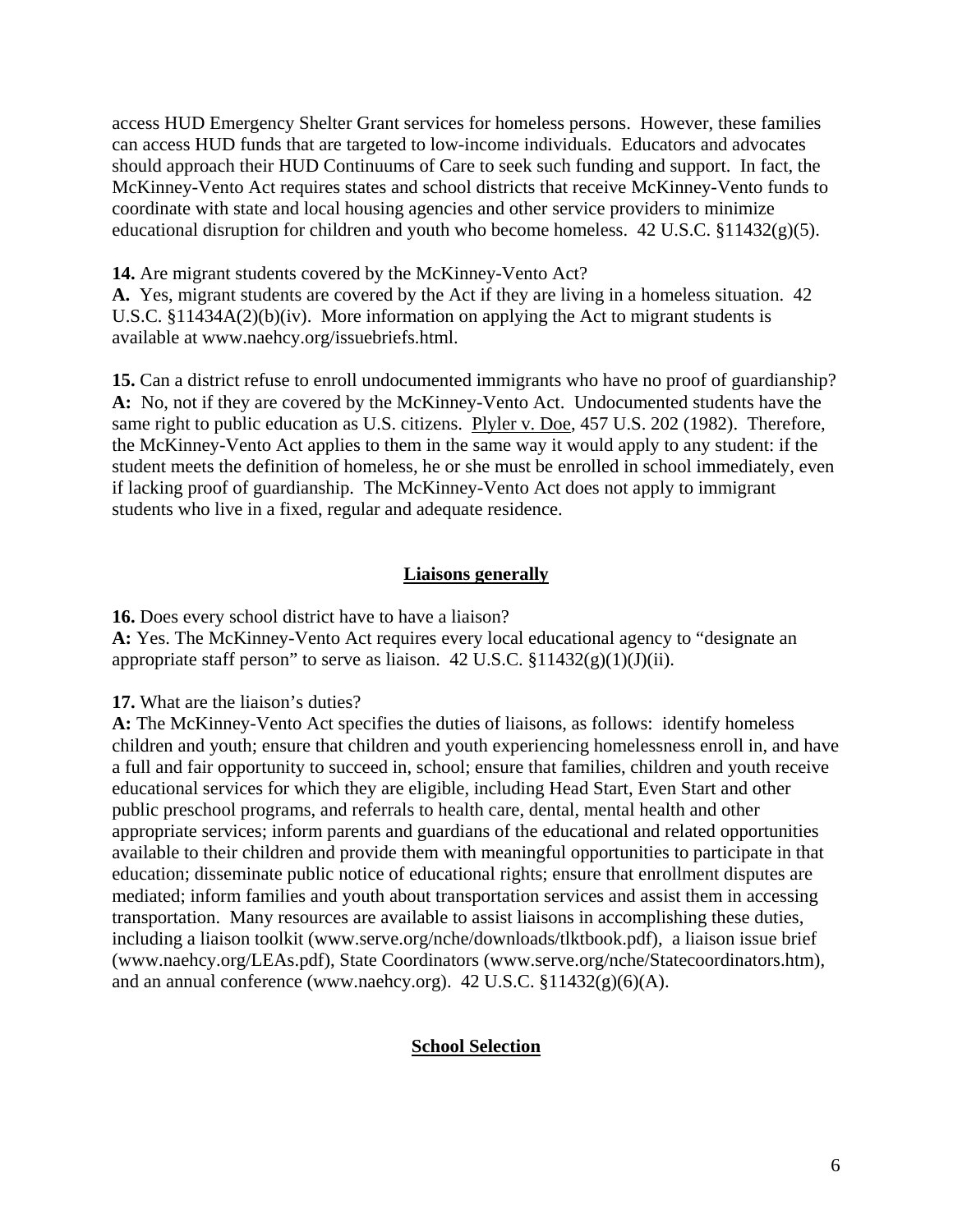**18.** What factors should be considered for keeping children at their school of origin to the extent feasible?

**A:** Students must be allowed to attend their school of origin "to the extent feasible." [School of origin is defined as the school the student attended when permanently housed, or the school in which the student was last enrolled.  $42 \text{ U.S.C. } $11432(g)(3)(G)$ . Changing schools significantly impedes students' academic and social growth. The literature on highly mobile students indicates that it can take a student four to six months to recover academically after changing schools. Many studies also have found highly mobile students to have lower test scores and overall academic performance than peers who do not change schools. Therefore, the McKinney-Vento Act calls for school districts to maintain students in their school of origin to the extent feasible, unless that is against the wishes of the parent of guardian. 42 U.S.C.  $§11432(g)(3)$ . Students have the right to attend the school building of origin; this provides continuity of instruction, teachers, and peers. Considerations for changing schools, other than as a result of a parent, guardian or unaccompanied youth's wishes, must be based on a studentcentered, individualized determination. Factors that may be considered include: the age of the child or youth; the impact the commute may have on the student's education; personal safety issues; the students' need for special instruction; length of anticipated stay in temporary shelter or other temporary location; and time remaining in the school year. There may be other studentcentered factors not enumerated here that will help determine feasibility. Above all, feasibility is a child-centered decision. 2003 Guidance, p. 12.

**19.** Can a student finish the school year or semester in the school of origin? **A:** Yes. Students have the right to remain in the school of origin for the duration of homelessness. In addition, if a student moves into permanent housing during the school year, the student can finish that academic year in the school of origin. 42 U.S.C. §11432(g)(3)(A).

**20.** What is the school of origin for a student who becomes homeless, enrolls in the new school near the temporary housing, and then moves again to a third attendance area? **A:** School of origin is defined as the school the student attended when permanently housed, or the school in which the student was last enrolled.  $42 \text{ U.S.C. } $11432(g)(3)(G)$ . In the situation described, the family or youth can choose *either* the school near the initial temporary housing (the school in which the student was last enrolled) or the school the student attended when permanently housed.

**21.** In the event that a child's temporary housing is located in a different school district from the school of origin, which district is financially responsible for the child's education? **A:** The McKinney-Vento Act does not assign financial responsibility. States may have policies about shared fiscal responsibilities. The possibility of nonpayment does not affect districts' obligation to provide education and transportation. Inter-district disputes cannot delay the immediate enrollment (defined as attending classes and participating fully in school activities) of children in the school selected. If there are no state policies to address fiscal responsibility, it may be reasonable for the district receiving state and federal funds for the student to retain financial responsibility.

For transportation, if two districts are involved, they must agree upon a method to apportion the cost and responsibility of transportation, or split it equally. States should develop a system to assist with inter-district transportation issues, including disputes between districts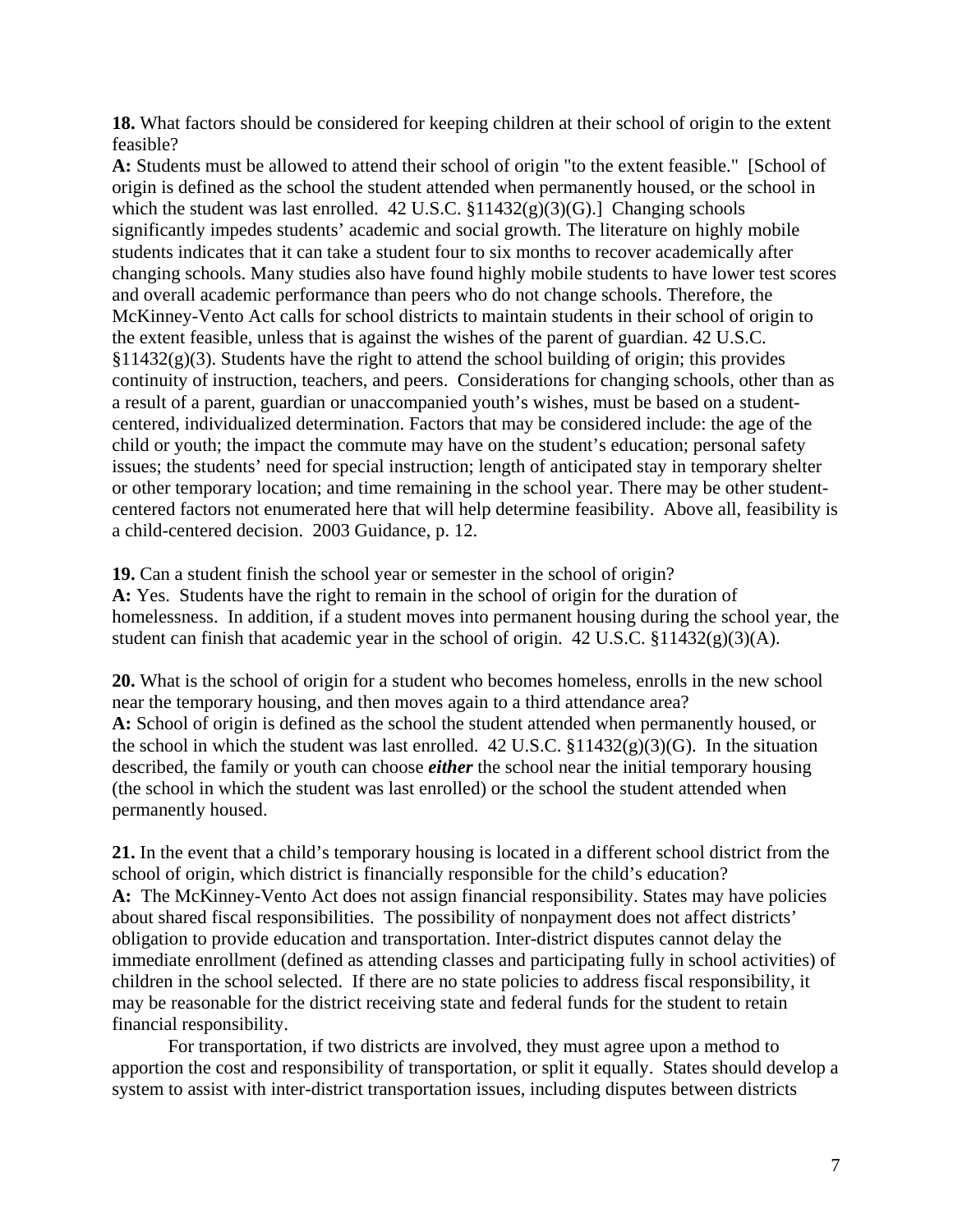regarding apportioning costs and responsibility. The state attorney general's office may also be able to assist. Establishing inter-district transportation procedures and formalized agreements will be essential to ensure that transportation is arranged quickly for students. (See also Question 28.)

**22.** If a student finds temporary housing across state lines from the school of origin, does the McKinney-Vento Act still apply?

**A:** Yes. Since the McKinney-Vento Act is a federal law, it applies as in any other situation. Therefore, the student must be placed in the school of origin, unless that is against the parents'/guardians' wishes or is not feasible. Crossing state lines is not inherently unfeasible. In many border communities, mobility across state lines is common. It is also not uncommon for homelessness to force families across state lines, as the closest available shelter may be in a neighboring state. Schools must conduct the standard feasibility inquiry, based on the needs and circumstances of the individual student. Communication among the involved State Coordinators and liaisons can facilitate the provision of services.

**23.** If a student is out of school for an extended period of time, does the student still have the right to go to the school of origin?

**A:** Yes. The law applies as in any other situation: the student has the right to remain in the school of origin unless it is not feasible. That the student missed a period of schooling does not in itself make attending the school of origin unfeasible. For example, it may be better for the child to return to a familiar school, teachers and peers, to make up for lost time and to reintegrate smoothly into school.

**24.** Sometimes a student in a homeless situation will enroll in a new school, because the parent/guardian or unaccompanied youth was not informed of the student's right to remain in the school of origin. In that case, does the student still have the right to go back to the school of origin?

**A:** Yes. If parents or youth are not informed of their rights, then the school district must enroll the student in the original school of origin, consistent with the parent's or youth's wishes (and feasibility). The school district is required to inform families of their rights. 42 U.S.C.  $\S\S11432(g)(6)(A)(i)$ , (iv), (v), (vii). Not knowing one's rights does not mean not having the rights.

**25.** What if placing a student in the school the parent chooses would violate a school desegregation order?

**A:** The school district should follow the McKinney-Vento Act. Generally, desegregation orders predate the McKinney-Vento Act or simply did not consider the Act. However, the rights conferred by the Act must be protected. If this becomes a significant issue, the school district may want to petition the court to amend the desegregation order to account for the McKinney-Vento Act. See, e.g., U.S. Department of Education, Public School Choice Draft Non-Regulatory Guidance, December 2002, Section G.

# **Transportation**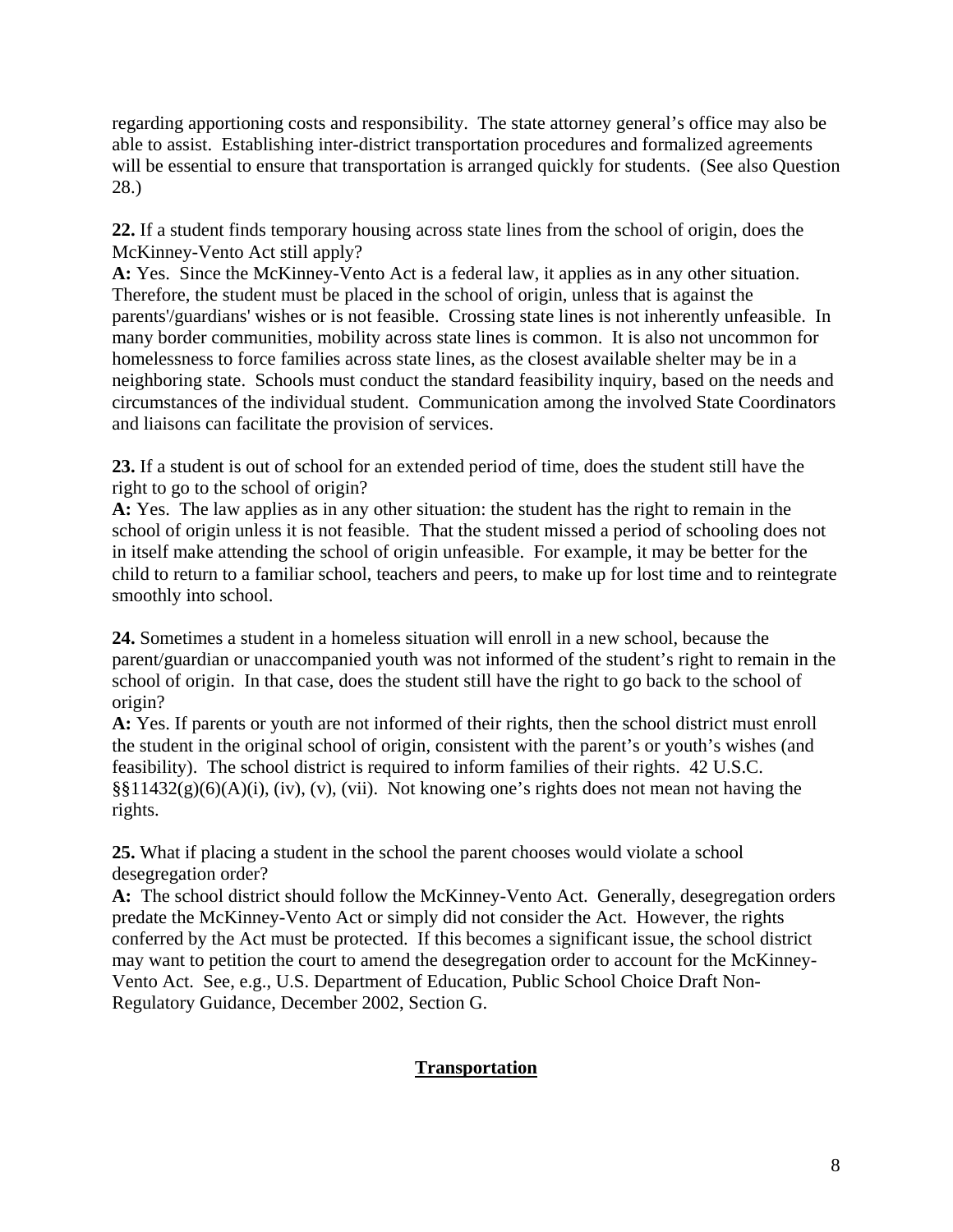**26.** Under what circumstances must a school district provide transportation to school for students experiencing homelessness?

**A:** The McKinney-Vento Act requires school districts to provide transportation for students experiencing homelessness in three situations. First, school districts must provide transportation to the school of origin upon the request of a parent or guardian, or in the case of an unaccompanied youth, upon the request of the liaison.  $42$  U.S.C.  $$11432(g)(1)(J)(iii)$ . That is true regardless of whether the district provides transportation for other students or in other circumstances. Second, for other transportation (as opposed to the school of origin), the McKinney-Vento Act requires districts to provide transportation comparable to that provided to housed students. 42 U.S.C. §11432(g)(4)(A). Therefore, if the district transports housed students to the local school or to a summer program, it must also transport students experiencing homelessness. Finally, school districts must eliminate barriers to the school enrollment and retention of students experiencing homelessness. For example, if a student is living on or near an extremely busy intersection, in a very dangerous neighborhood, or is otherwise unable to attend school without transportation, the district must eliminate lack of transportation as a barrier to the child attending school. 42 U.S.C.  $\S$ §11432(g)(1)(I), (g)(7).

**27.** How far is too far to travel to the school of origin? What if my state has established a general limit on all school transportation of one hour or 30 miles?

**A:** The McKinney-Vento Act does not specify any mileage or time limit for travel to the school of origin. The Act requires school districts to provide transportation to the school of origin at the request of a parent or guardian or, for unaccompanied youth, at the liaison's request. 42 U.S.C.  $§11432(g)(1)(J)(iii)$ . Therefore, whenever a student is attending the school of origin, transportation is required. (See Question 18.) A commute so lengthy as to be harmful to the child's educational achievement will weigh against placement in the school of origin. This determination will depend on the student's circumstances. For example, a lengthy commute that may be harmful to a young child may be feasible for an older youth. Similarly, in many rural areas, lengthy commutes to school are common; the commute of a child experiencing homelessness in such an area would need to be evaluated in that context. Therefore, transportation services must rest on the individualized feasibility determination, not blanket limits. State or school district policies that establish blanket limits on transportation violate the McKinney-Vento Act. The federal law supersedes these contrary state or local policies.

**28.** Is transportation required if the school of origin is in another school district? **A:** Yes. As long as attendance at the school of origin is feasible, transportation is required, even if it requires students to cross district lines. If two districts are involved, they must agree upon a method to apportion the cost and responsibility of transportation, or split it equally. 42 U.S.C.  $§11432(g)(1)(J)(iii)$ . States should develop a system to assist with inter-district transportation issues, including disputes between districts regarding apportioning costs and responsibility. The state attorney general's office may also be able to assist. States may have policies about shared fiscal responsibilities. The possibility of nonpayment does not affect districts' obligation to provide transportation. Inter-district disputes cannot delay the immediate enrollment (defined as attending classes and participating fully in school activities) of children in the school selected. 42 U.S.C. §§11432(g)(3)(C), 11434A(1). Establishing inter-district transportation procedures will be essential to ensure that transportation is arranged quickly for students. (See also Question 22.)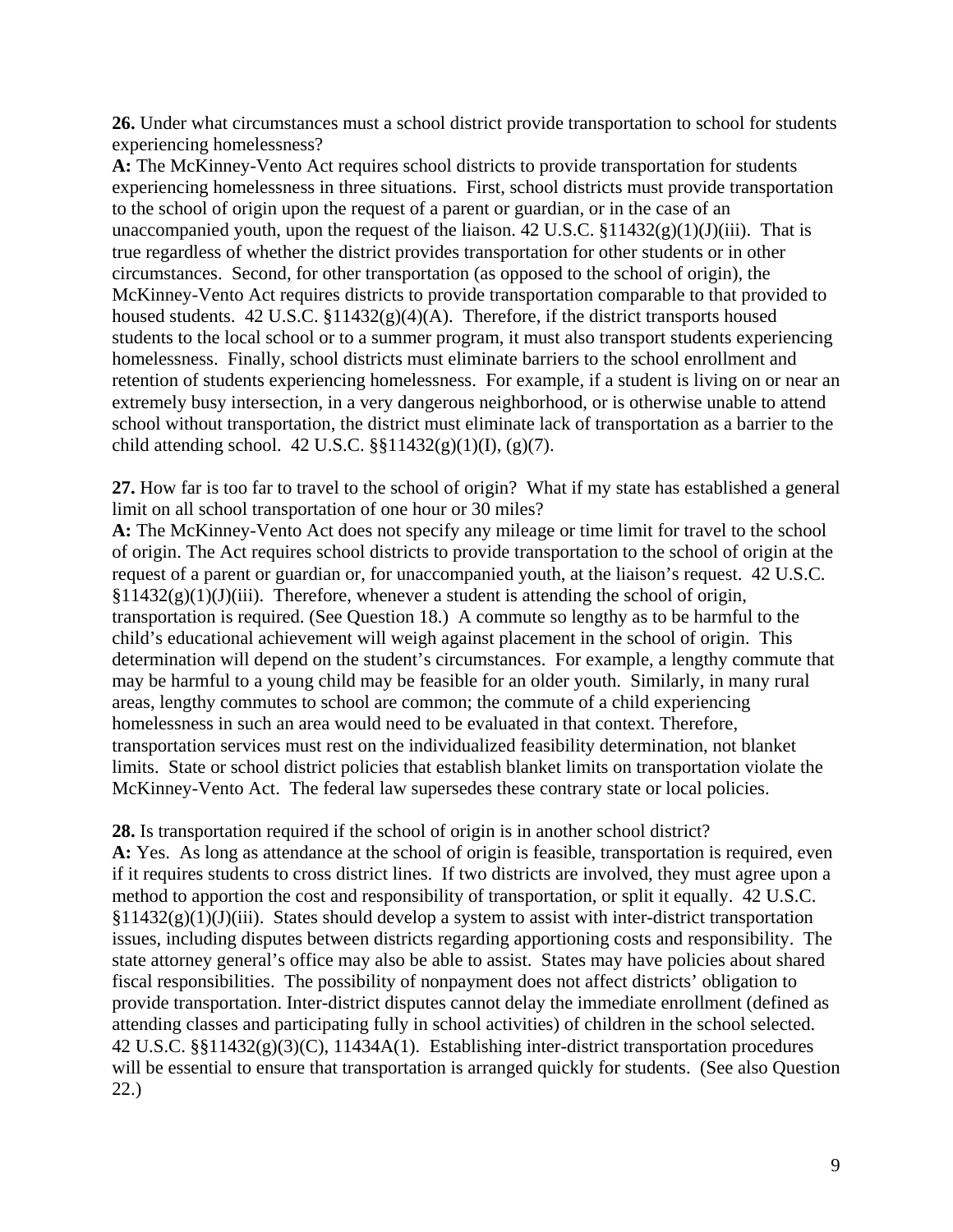**29.** If a student is crossing district lines to remain at the school of origin, which district has primary responsibility to arrange and fund the transportation?

**A:** The McKinney-Vento Act first gives school districts and states the ability to agree upon a method to apportion cost and responsibility. The Act further states that in the absence of agreement, the two districts must apportion cost and responsibility equally. 42 U.S.C.  $§11432(g)(1)(J)(iii)$ . However responsibility is divided, students must be provided with transportation without delay. In practice, states may wish to designate either the district of origin or the district of residence as the lead agency, to avoid any delays in initiating services while such disagreements are resolved. Any such delays would violate the McKinney-Vento Act's requirement that students be immediately enrolled in the selected school.

**30.** When two states are involved in a dispute regarding provision of transportation and either state absolutely refuses to pay any of the cost, is there a provision for a federally-enforced resolution?

**A:** The states may call the USDE for technical assistance in resolving the dispute. The state attorney general's office also may be able to assist. States may have policies about shared fiscal responsibilities. The possibility of nonpayment does not affect districts' obligations to provide transportation. Inter-state disputes cannot delay the immediate enrollment (defined as attending classes and participating fully in school activities) of children in the school selected. 42 U.S.C. §§11432(g)(3)(C), 11434A(1). Establishing inter-state transportation procedures will be essential to ensure that transportation is arranged quickly for students. Communication among the involved State Coordinators and liaisons can facilitate the provision of services.

**31.** Can a school district pay parents to transport their children?

**A:** Yes. School districts may reimburse parents or youth who have cars and are able to provide transportation, as a cost-effective means to meet the district's obligation.

**32.** Does providing or arranging for transportation mean door-to-door transportation, similar to transportation for students receiving special education services?

**A:** Generally, no. The McKinney-Vento Act does not require door-to-door transportation, unless that is the only appropriate arrangement for a particular student. For example, if a student is living on or near an extremely busy intersection, it may not be appropriate to expect the child to cross the intersection. The mode and details of transportation cannot present a barrier to the child's attendance in school. 42 U.S.C.  $\S$ [1432(g)(1)(I), (g)(7).

**33.** Does providing access to public transportation qualify as providing transportation? **A:** Yes, if the public transportation is appropriate. For example, young children cannot be expected to use public transportation alone. In such cases, school districts should provide transit passes for an adult caregiver to escort the child, or provide another form of transportation. Similarly, if traveling to a school of origin on public transit requires an unreasonable length of time, another mode of transportation may be required. The mode and details of transportation cannot present a barrier to the child's attendance in school. 2003 Guidance, p. 16; 42 U.S.C.  $\S$ §11432(g)(1)(I), (g)(7).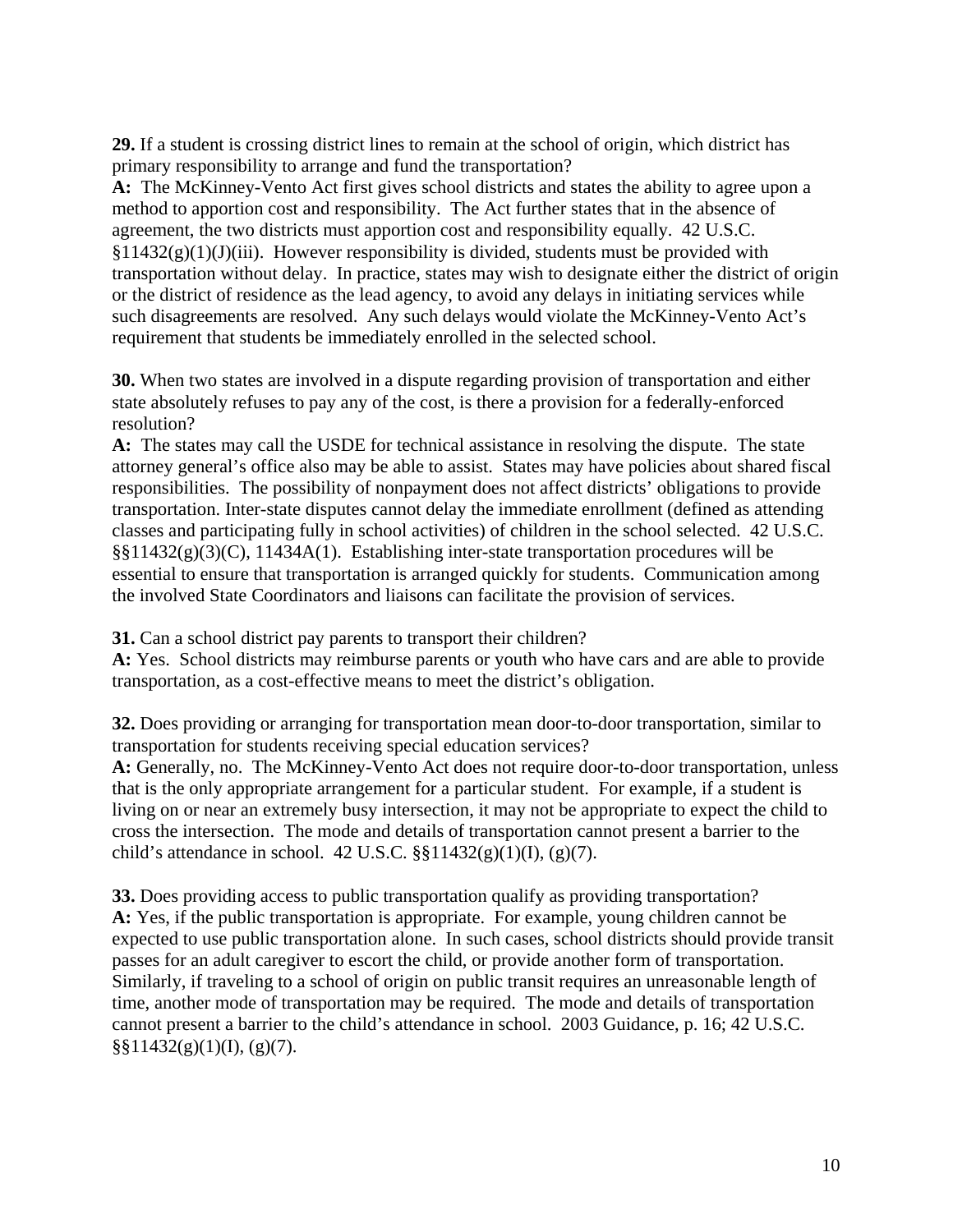**34.** If a district doesn't offer transportation to summer school for any students, does it have to provide summer school transportation for students in homeless situations? A: Generally, no. The McKinney-Vento Act requires schools to provide comparable transportation services for students in homeless situations. If the school does not provide transportation to summer school for housed students, then it is generally not required to provide transportation to homeless students. However, if attendance in summer school is required for the student to pass to the next grade, and lack of transportation will prevent the child from participating, that presents a barrier to the student's academic success. The district must remove that barrier, so the student can avoid being retained in the same grade. 42 U.S.C.  $\S$ §11432(g)(1)(I), (g)(7).

**35.** Is transportation required while a dispute is being resolved?

**A:** Yes, to the extent it would be required if there were no dispute. (See Question 28.) While disputes are pending, students must be enrolled in the school in which they are seeking enrollment. If that school is the school of origin, the school district(s) involved must provide transportation. 2003 Guidance, p. 18; 42 U.S.C.  $$11432(g)(1)(J)(iii)$ . If that school is the local school, transportation must be provided to the extent it is provided to housed students, and to the extent necessary to ensure it is not a barrier to attendance. 42 U.S.C.  $\S$ [1432(g)(1)(I), (g)(4), (g)(7). These provisions apply whether the dispute is about school enrollment, school selection, or whether the child or youth is homeless under the McKinney-Vento Act.

**36.** If a student's temporary housing is across state lines from the school of origin, is transportation still required?

**A:** Yes. Since the McKinney-Vento Act is a federal law, it applies as in any other situation. Therefore, if the student is attending the school or origin, transportation must be provided at the parent's/guardian's request or at the liaison's request, in the case of an unaccompanied youth. Communication among the involved State Coordinators, liaisons and transportation directors can facilitate the provision of transportation. (See Question 22.)

**37.** Our state legislature is considering a bill that would require school districts to transport students only in official school vehicles. How would this interact with McKinney-Vento's transportation requirements?

**A:** Such a state law would not violate the McKinney-Vento Act. School districts would still have to continue to provide transportation to the school of origin at the request of parents, guardians, or liaisons (in the case of unaccompanied youth), while complying with the new state transportation law.

## **Immediate Enrollment and Attendance**

**38.** How "immediate" is immediate enrollment?

**A:** The McKinney-Vento Act requires schools to enroll students experiencing homelessness immediately, even if the student is unable to provide documents that are typically required for enrollment. 42 U.S.C.  $\S11432(g)(3)(C)$ . Enroll means permitting the student to attend classes and participate fully in school activities. 42 U.S.C. §11434A(1). Although the Act does not define immediate, the standard dictionary definition is "without delay." Therefore, the student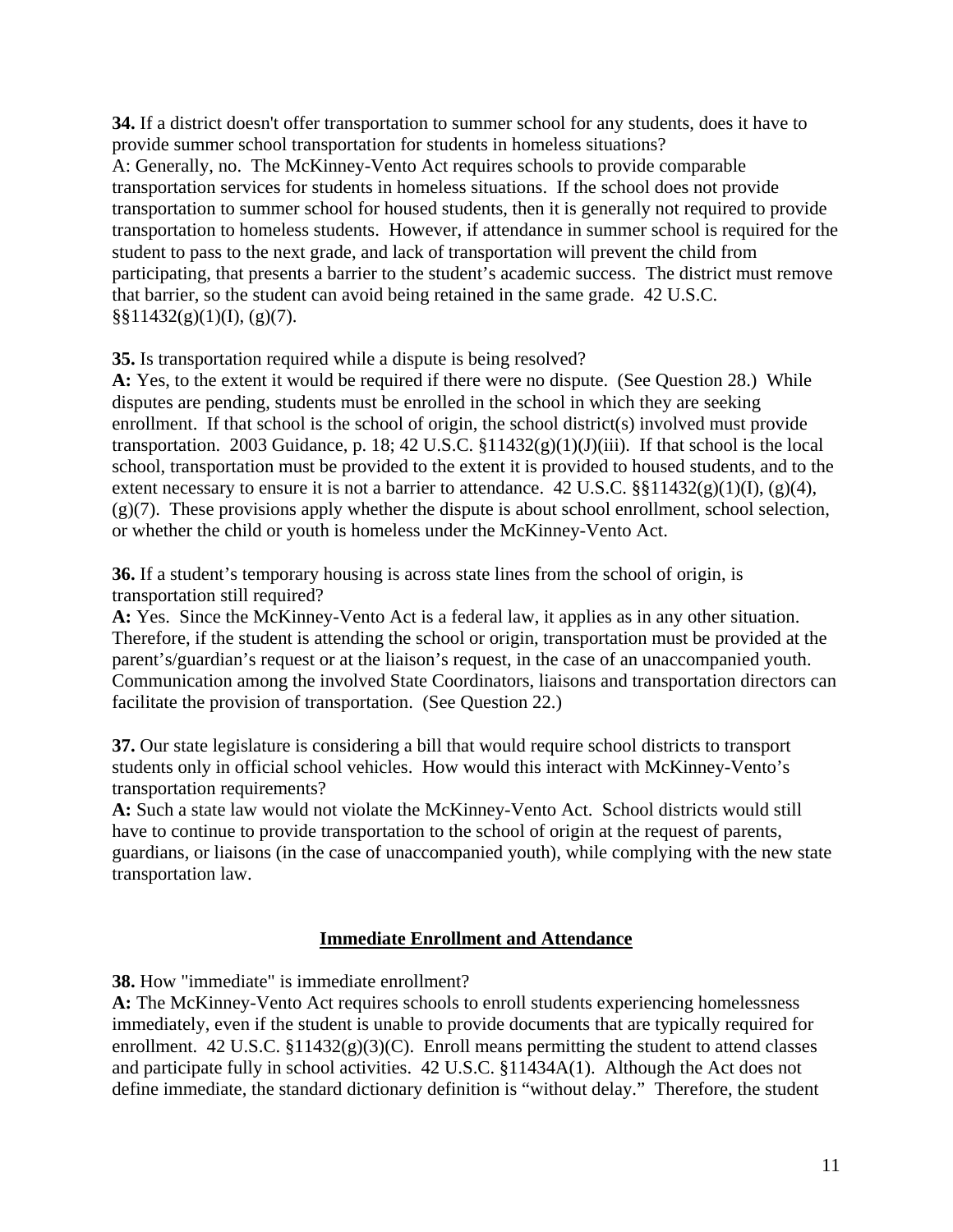must begin attending classes and participating fully in school activities without delay. Generally, that would mean the same or the following day.

**39.** Can schools require verification of proof of residency, such as seeing a lease in the case where a family is hosting a student who is not a family member?

**A:** No. Schools may not require verification of proof of residency as a condition of enrollment. 42 U.S.C. §11432(g)(3)(C). Due to their living situations, it frequently will be impossible for families and youth experiencing homelessness to provide such verification. Further, schools must not contact the landlords of host families to discuss living arrangements. Residence information provided by parents or youth to schools is part of the student's educational records and protected by federal privacy laws. Such contact could also lead to eviction of the host family. However, the Act does not prohibit schools from requiring parents, guardians, or youths to submit emergency contact information. 42 U.S.C. §11432(g)(3)(H).

**40.** How can schools verify age for enrollment in kindergarten without a birth certificate? **A:** The McKinney-Vento Act requires immediate enrollment, even if typically required documents cannot be produced.  $42 \text{ U.S.C. } $11432(g)(3)(C)$ . Therefore, the school must enroll the child in kindergarten immediately and work with the family to obtain acceptable proof of age. Many types of documents can be accepted to prove age, including medical records, baptismal certificates, or a simple statement of age signed by the parent or guardian. 2003 Guidance, p. 14.

**41.** If we enroll a student who is homeless without requiring proof of immunizations, aren't we putting the entire school at risk?

**A:** The McKinney-Vento Act requires immediate enrollment, even if students are unable to produce immunization or other medical records, recognizing that families and youth who are homeless are frequently unable to obtain and keep copies of records. 42 U.S.C.  $§11432(g)(3)(C)$ . The vast majority of homeless students have been enrolled in school before and have had required immunizations. These records should be a part of their school records. Since the enrolling school is required to contact the previous school for records, the information should be available quickly. 42 U.S.C.  $\S$  $11432(g)(3)(C)$ , (D). The enrolling school and the liaison should work together to get immunization records as soon as possible. If a student has not had immunizations, initial doses should be administered as soon as possible, unless the student has a philosophical, religious, or medical exemption. It is accepted practice in most states and in the public health community that some children will not be immunized for these reasons. It is recognized among public health practitioners that the fact that most students are immunized prevents serious outbreaks from occurring. Should an outbreak of illness occur, the same procedures used to protect unimmunized children can be used to protect students whose immunization records have not yet been obtained.

**42.** If we enroll a student who is homeless without requiring school records, how do we know the child was not suspended or expelled from the previous school?

**A:** The enrolling school must immediately admit the student and must contact the previous school for records.  $42 \text{ U.S.C. }$  §§11432(g)(3)(C), (D). If the records cannot be transmitted immediately, the enrolling school can speak with staff from the previous school to get basic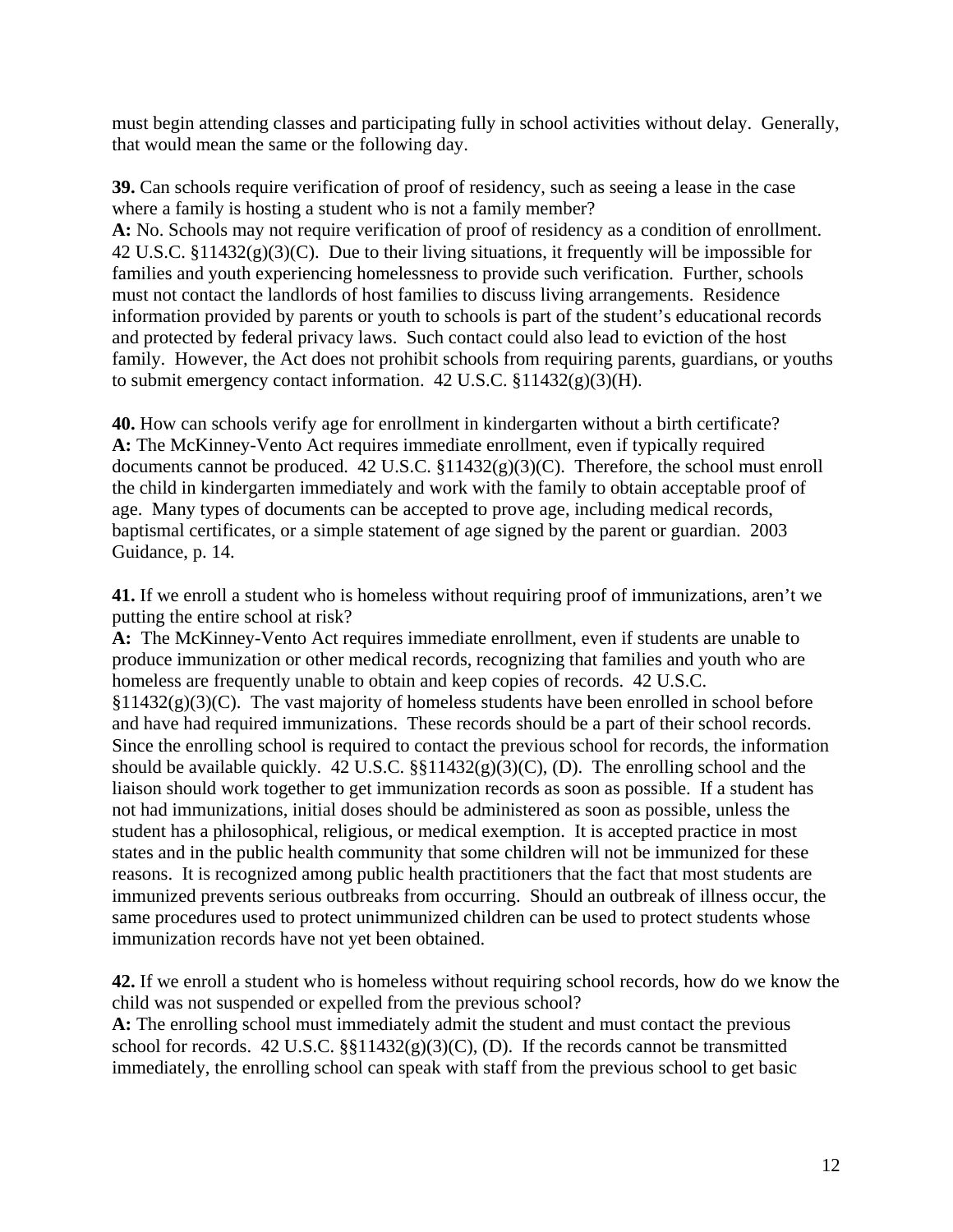information about the student. Former teachers, counselors and administrators should be able to provide this information.

**43.** Can the previous school transfer records to the new school without a parent's signature? **A:** Yes. The Federal Education Rights and Privacy Act (FERPA) is a federal law that protects the privacy of educational records. Generally, FERPA requires schools to have written permission from a parent before releasing any information from a child's records. However, FERPA allows schools to release records without a parent's permission to schools to which a student is transferring. 20 U.S.C. §1232g. There are additional exceptions to the FERPA requirements; visit www.ed.gov/policy/gen/guid/fpco/ferpa/index.html for more information.

**44.** Can a previous school refuse to send records due to fees owed for textbooks, etc.? **A:** No. That school would be creating a barrier to the enrollment and retention of the child in school, which violates the McKinney-Vento Act. 42 U.S.C.  $\S$  $11432(g)(3)(C)$  and (D), (g)(1)(I),  $(g)(7)$ .

**45.** How can a school determine what classes or services to provide a student if there are no school records?

**A:** The enrolling school must immediately admit the student and must contact the previous school for records. 42 U.S.C.  $\S$  $11432(g)(3)(C)$ , (D). If the records cannot be transmitted immediately, the enrolling school can speak with staff from the previous school to get basic information about the student. Former teachers, counselors, and administrators should be able to provide this information. The enrolling school can also get information regarding class schedules from parents and youth. The school can also establish procedures for conducting a quick assessment of the student's skills. Even if records are delayed, the student must be enrolled in school and provided the most appropriate services possible immediately. Upon receipt of previous school records, the school can make any necessary adjustments to the student's classes and services.

**46.** If a state or school district has zero tolerance rules for absences (for example, requiring students with 10 absences to be referred to juvenile court, or to fail classes automatically), how do those rules apply to students in homeless situations?

**A:** The McKinney-Vento Act requires schools to identify and remove all barriers to enrollment and retention in school for children and youth in homeless situations. 42 U.S.C. §§11432(g)(1)(I), (g)(7). Zero tolerance rules for absenteeism can be such barriers, particularly when they result in class failures, exclusion from school, or court involvement. Frequently, students in homeless situations will miss school due to their living situations. Absences caused by homelessness should not be counted against students. The McKinney-Vento Act requires that zero tolerance rules address the realities of homelessness and not create a barrier to enrollment and retention in school.

**47.** If a student in a homeless situation seeks enrollment in an alternative school that does not enroll students until April (and it is now January), what may the liaison do to ensure that the student receives appropriate services?

**A:** Youth in homeless situations are entitled to immediate enrollment in the school of origin or "any public school that nonhomeless students who live in the attendance area in which the child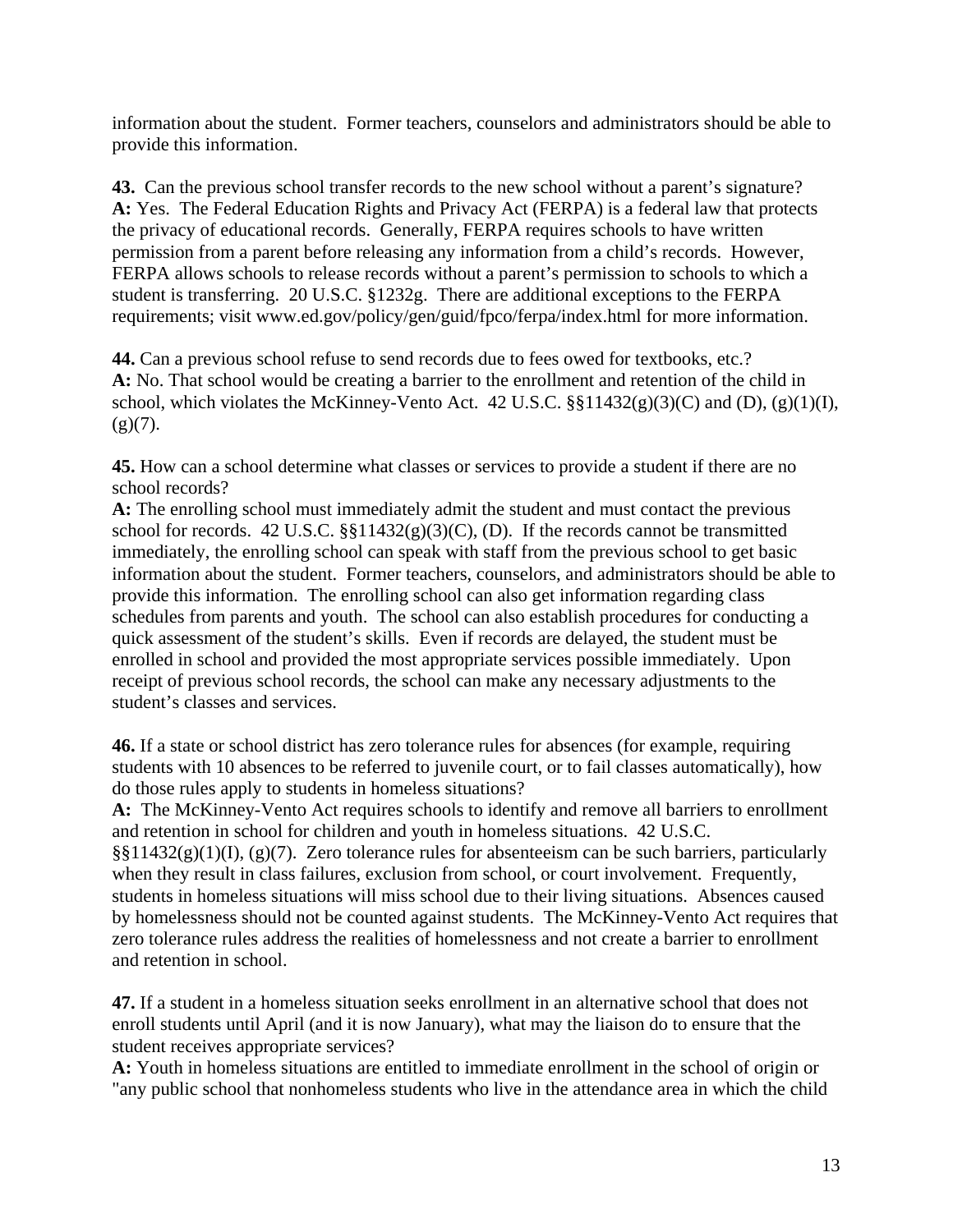or youth is actually living are eligible to attend." 42 U.S.C. §§11432(g)(3)(A), (C). Therefore, if the alternative school serves other youth living in the same attendance area, and the youth meets the attendance criteria for the alternative school, he must be allowed to enroll. Limits on enrollment timing conflict with the immediate enrollment requirement of the McKinney-Vento Act and are superseded by the Act. Furthermore, states and school districts must remove barriers to the enrollment and retention of homeless children and youth in schools. 42 U.S.C.  $\S$ §11432(g)(1)(I), (g)(7). This enrollment schedule presents a barrier to enrollment and retention of a youth experiencing homelessness in school, and so should be revised to create an exception for youth experiencing homelessness, who meet the attendance eligibility criteria, but enter the district between enrollment periods.

**48.** How should a school handle the enrollment of a youth in a homeless situation who was recently involved in a criminal act?

**A:** It is inappropriate to suspect runaway youth of criminal pasts, and it violates the McKinney-Vento Act to require proof of good standing prior to enrollment. 42 U.S.C. §§11432(g)(3)(C). Nevertheless, it is important for the school district liaison to gather as much information as possible about the youth's background for the primary purpose of obtaining appropriate services. If the liaison discovers that the youth has been involved in criminal activity, district policies relating to students with a criminal background would take effect.

**49.** What if a child has been abducted? If the enrolling school does not require proof of guardianship, how will abducted children be found?

**A:** The provisions of the McKinney-Vento Act requiring immediate enrollment are even more important in a case of child abduction. If there is legitimate cause for concern, the school should immediately contact the police, children's protective services, or if possible, the student's parents, consistent with state law. While law enforcement and/or children's protective services are conducting their investigations, the safest place for the student is school, rather than isolated with a potential abductor. It is advisable to involve the school counselor or social worker, who can closely monitor the situation.

**50.** Must school districts publicize information about the McKinney-Vento Act?

**A:** Yes. Liaisons must make sure that families are aware of the educational and related opportunities available to their children (including transportation) and must post public notice of the education rights of children and youth in homeless situations. 42 U.S.C.  $\S\S11432(g)(6)(A)(iv)$ , (v), (vii). Posters, such as the ones provided by the U.S. Department of Education (available at www.serve.org/nche) and other readable information translated into languages represented in the community must be placed where homeless families and youth receive services. To comply with the McKinney-Vento Act, the district should train all school enrollment staff, secretaries, school counselors, school social workers, and principals on the legal requirements for enrollment. School nutrition staff, school nurses, teachers, and bus drivers should receive training on homelessness that is specific to their field. For example, school nutrition staff should be knowledgeable about the provisions regarding free lunch under the federal school breakfast and lunch programs (see Question 73). The training should take place on a yearly basis to address staff turnover. This information should be provided in writing, as in a district handbook.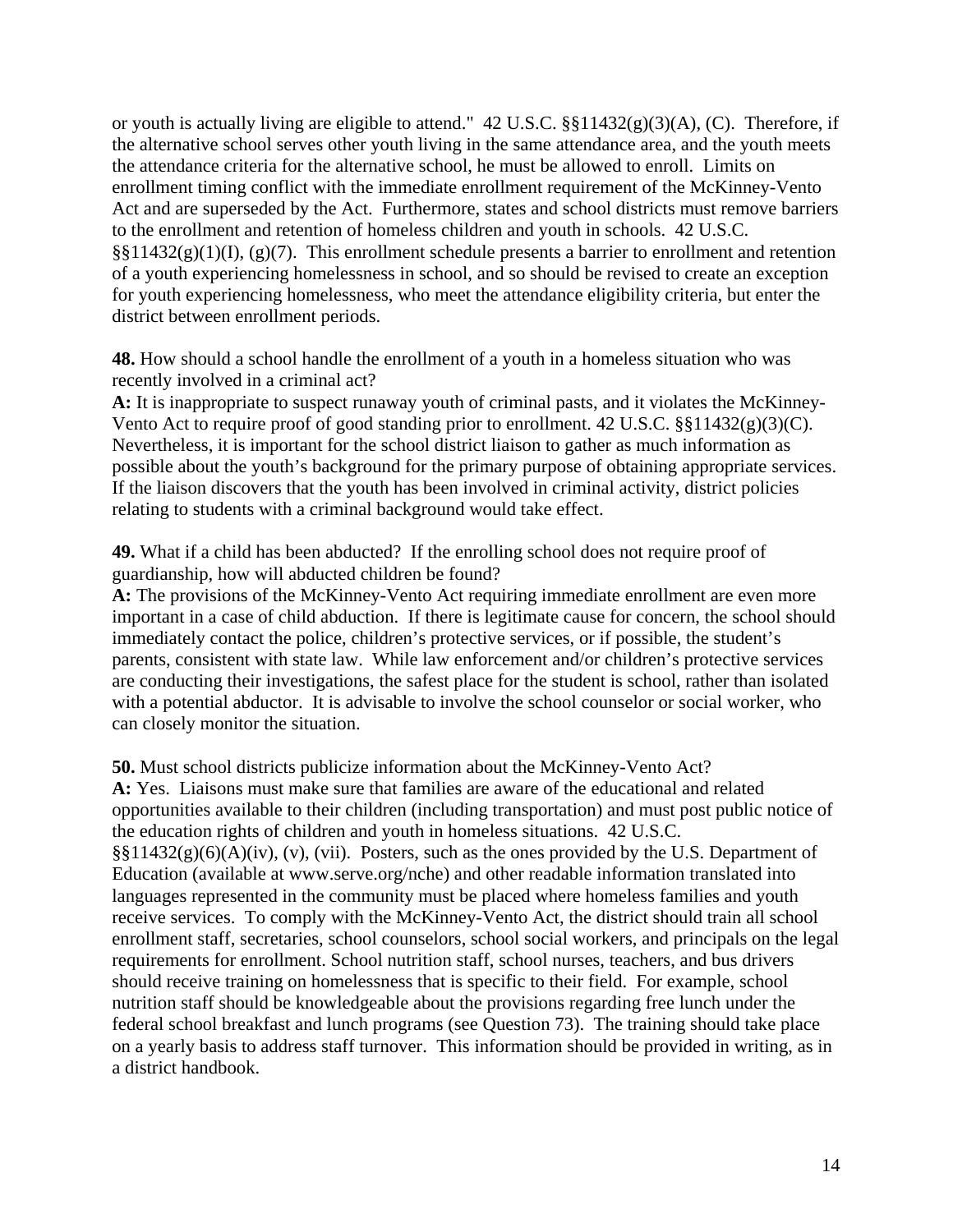# **Issues Facing Youth**

**51.** How does the McKinney-Vento Act define "unaccompanied youth"? Is there an age range? **A:** Unaccompanied youth is defined as a youth not in the physical custody of a parent or guardian. 42 U.S.C. §11434A(6). The Act does not provide an age range.

**52.** Is there an age limit on serving secondary students?

**A:** The McKinney-Vento Act applies to children and youth age 21 and under, consistent with their eligibility for public education services under state and federal law. 2003 Guidance, p. 27. State laws vary, but generally provide access to all students until high school graduation or equivalent, or until age 18 (or over in some states). For special education students, federal law provides the right to access services until age 22. 20 U.S.C. §1412(a)(1)(A).

**53.** Must schools enroll youth in school without proof of guardianship?

**A:** Yes. Lack of guardianship papers cannot delay or prevent the enrollment of an unaccompanied youth. 42 U.S.C.  $\S$  $I1432(g)(3)(C)$ ,  $(g)(1)(H)(iv)$ ,  $(g)(1)(F)(ii)$ . States and school districts have established different procedures for enrolling youth. Some permit the youth to enroll himself or herself; some have the liaison handle enrollment; others use caregiver forms to allow adult caregivers to enroll youth. The McKinney-Vento Act requires states and school districts to eliminate barriers to enrollment and retention and to enroll unaccompanied youth in school immediately. 42 U.S.C.  $\S$ [1432(g)(1)(I), (g)(7). School districts may adopt their own policies to meet these mandates. More information about approaches to enroll unaccompanied youth immediately will soon be available at www.nlchp.org/FA\_Education.

**54.** Can a school require a caregiver to get legal guardianship to enroll a student in school? **A:** No. The McKinney-Vento Act requires states to address the problem of guardianship issues in school enrollment and requires school districts to enroll youth in school immediately, even if they lack typically required enrollment documents. 42 U.S.C.  $\S$  $11432(g)(3)(C)$ ,  $(g)(1)(H)(iv)$ ,  $(g)(1)(F)(ii)$ . The decision to seek legal guardianship is a serious decision that significantly affects the legal rights of the parent and caregiver well beyond the school arena. While that step will be appropriate in some cases, it will not be in others.

**55.** Who can make educational decisions for an unaccompanied youth?

**A:** States and school districts have established different procedures for educational decisionmaking. Some permit the youth to make educational decisions on his/her own behalf; some vest the liaison with that authority; others use caregiver forms to allow adult caregivers to make such decisions. The McKinney-Vento Act requires states and school districts to eliminate barriers to enrollment and retention and to enroll unaccompanied youth in school immediately. 42 U.S.C.  $\S$ §11432(g)(1)(I), (g)(7). School districts may adopt their own policies to meet these mandates. It should be noted that the Individuals with Disabilities Education Act (IDEA) has its own rules and procedures for appointing a "surrogate parent" to make special education decisions for minors, where a parent or legal guardian is not available (see Question 90).

**56.** Do schools have to contact the police when enrolling unaccompanied youth?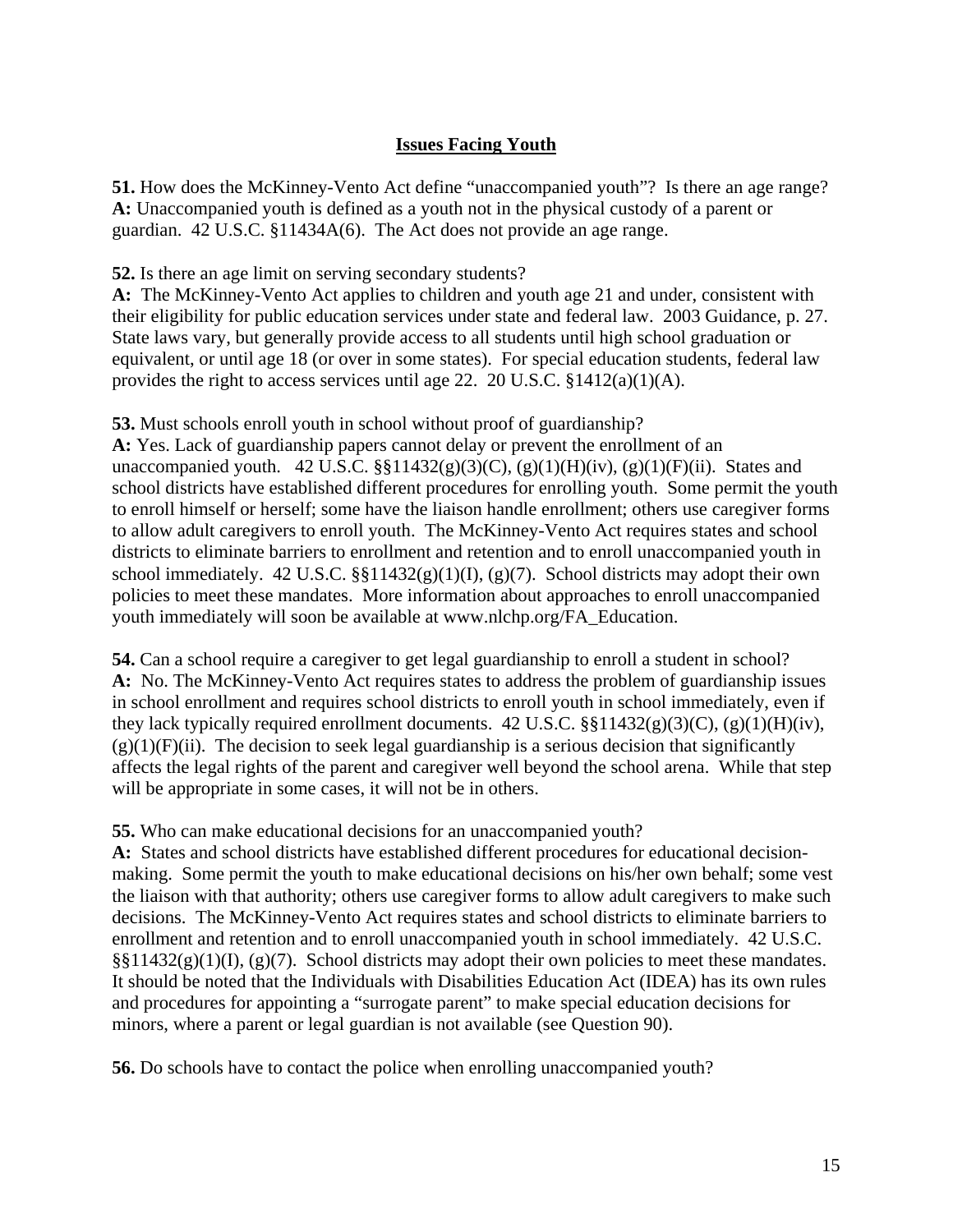**A:** State law determines the obligation of a school liaison or service provider concerning unaccompanied youth. The McKinney-Vento Act requires schools to enroll unaccompanied youth in school immediately. 42 U.S.C. §11432(g)(3)(C). Since the Act requires school districts and states to eliminate barriers to enrollment and retention in school, schools should exercise care and concern when contacting social services or law enforcement agencies. 42 U.S.C.  $\S$ §11432(g)(1)(I), (g)(7). Liaisons should work with police and social services to keep the youth in school and to serve the student's best interest, recognizing that most unaccompanied youth have fled abuse or severe dysfunction in their homes (see Question 58). In many cases, unaccompanied youth will be in the care of an adult, and there will be no reason to suspect neglect or abuse. It is likely that state mandatory reporting laws would not require contacting police in such cases. However, if school personnel have a reasonable suspicion of child abuse, state law may require staff to contact local social services or police. To find your state's laws on reporting child abuse and neglect, visit the on-line statute finder of the National Clearinghouse on Child Abuse and Neglect Information, at

http://nccanch.acf.hhs.gov/general/legal/statutes/manda.cfm. If this is the case, a liaison or school counselor should work with the youth to support him or her and avoid casting the school as an agent of punishment. Where state law provides a choice, as most do, schools should contact social services rather than the police. Social services agencies should have the training and facilities to respond more appropriately to such reports.

**57.** What if an unaccompanied youth gets injured in school? How will the child receive medical care without a parent? Will the school be liable?

**A:** If an unaccompanied youth has a medical emergency, the school can contact the local emergency room. Medical professionals should be familiar with the rules to treat minors and will respond appropriately to medical emergencies. Liability for injuries is based on a party's failure to exercise reasonable care. By exercising reasonable care in creating a safe environment and responding appropriately to medical emergencies, the school can help protect itself from liability. In any event, such concerns do not relieve the school of its responsibilities under the McKinney-Vento Act. Indeed, if a school violates the Act by refusing to enroll an unaccompanied youth in school, and the youth is subsequently injured off school grounds, the school could face liability for having turned the youth away. As state laws vary regarding the rights of minors to receive medical care without a parent or guardian, liaisons and other advocates may with to contact the Center on Adolescent Health and the Law (www.cahl.org) or state/local resources for more information.

**58.** If runaway youth would just clean their rooms and turn down their music, they could live at home; why should we encourage their bad behavior?

**A:** Most runaway youth, especially those who are on the streets a significant length of time, have fled from abusive homes for their own survival. Some leave home without a parent's permission; others are forced out of their homes by their parents or guardians. Studies of unaccompanied youth have found that 20 to 50 percent were sexually abused in their homes, while 40 to 60 percent were physically abused.<sup>3</sup> Severe dysfunction in the home is also

 $\overline{a}$ 

<sup>&</sup>lt;sup>3</sup> Robertson, Marjorie and Toro, Paul. "Homeless Youth: Research, Intervention, and Policy." Fosburg, Linda and Dennis, Deborah (Eds.), Practical Lessons: The 1998 National Symposium on Homelessness Research. Washington DC: U.S. Dept. of Housing and Urban Development (1999) available at http://aspe.os.dhhs.gov/progsys/homeless/symposium/3-Youth.htm); MacLean, Michael G., Embry, Lara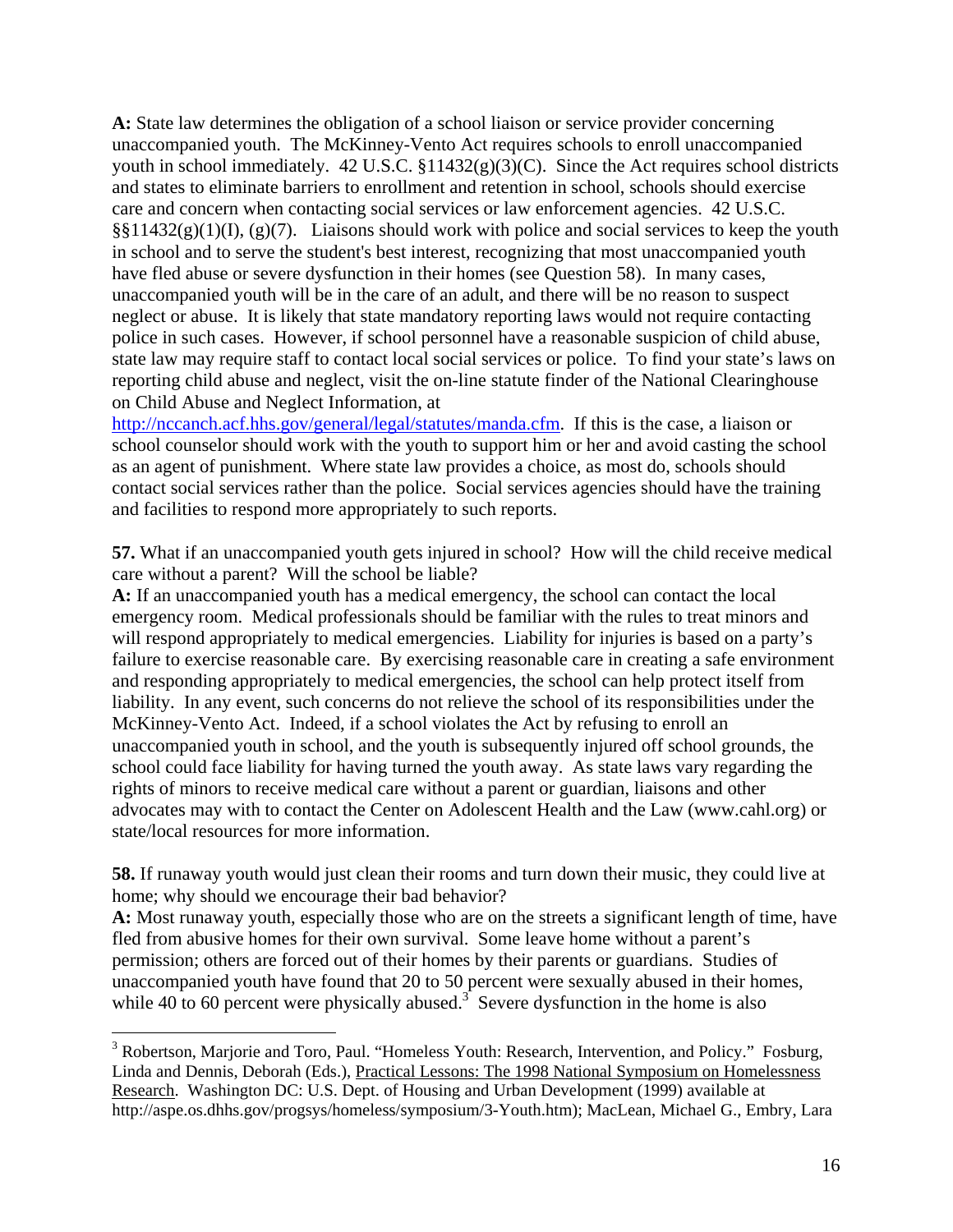common. Forty percent of callers to the National Runaway Switchboard identified negative family dynamics as the leading reason for leaving home.<sup>4</sup> For example, over two-thirds of unaccompanied youth surveyed in a recent study reported that at least one parent abused drugs or alcohol.<sup>5</sup> Many young people are not welcome in their parents' or guardians' homes due to their sexual orientation or identity, pregnancy, or other types of family conflict. Youth often leave home to remove themselves from an immediately painful situation, but without plans for what to do next. 5,000 runaway youth die every year from assaults, illness, or suicide. Yet many runaway youth continue to value education and the opportunities, safety, and stability it provides. Excluding these youth from school will harm them and society.

**59.** Can unaccompanied youth apply for federal financial aid (through the FAFSA) without providing information about their parents' income and their parents' signature? **A:** With advocacy, yes. Under the Higher Education Act, youth who meet the definition of "independent student" can apply for federal aid without parental information or signature. To be considered independent, a student must be an orphan, a ward of the court, a veteran, a graduate student, married, or have a dependent. A financial aid administrator at a college can also designate a student as independent due to "other unusual circumstances." Homelessness or separation from parents can be considered an unusual circumstance. McKinney-Vento liaisons and unaccompanied youth have worked with financial aid administrators to have unaccompanied youth designated as independent. Contact the financial aid administrator at the college of your choice for more information. For more information, download "Legal Tools to End Youth Homelessness" from www.nlchp.org/content/pubs/Youth%20Legal%20Tools.pdf. 20 U.S.C.  $§1087$ vv(d).

**60.** Can unaccompanied youth enroll in Job Corps without parental approval?

**A:** With advocacy, yes. Job Corps is a comprehensive residential, education and job training program for at-risk youth, ages 16 through 24. It provides academic, vocational, and social skills training to nearly 70,000 students a year, at 118 different sites. Youth who are homeless are eligible for Job Corps. Although the Job Corps law does not require a parent's or guardian's signature for a youth to participate, federal Job Corps policy does. However, Job Corps programs can waive that requirement for youth who have no parent or guardian, cannot find a parent or guardian, or are legally emancipated. The requirement can also be waived for youth whose parents are not willing to sign, as long as they do not object to the youth participating. McKinney-Vento liaisons have used this exception to advocate successfully for unaccompanied youth to participate in Job Corps without a parent's signature. For more information about this program, download "Legal Tools to End Youth Homelessness" from www.nlchp.org/content/pubs/Youth%20Legal%20Tools.pdf. 20 C.F.R. §664.200; 29 U.S.C. §2884(3)(C); Job Corps Policy Requirements Handbook; 29 U.S.C. §2801(25).

**61.** How can the Runaway and Homeless Youth Act help unaccompanied youth?

 $\overline{a}$ 

E. & Cauce, Ana Mari (1999). Homeless Adolescents' Paths to Separation from Family: Comparison of Family Characteristics, Psychological Adjustment, and Victimization. Journal of Community Psychology, 27(2), 179-187.

<sup>4</sup> http://www.nrscrisisline.org/

<sup>&</sup>lt;sup>5</sup> MacLean, supra, note 3.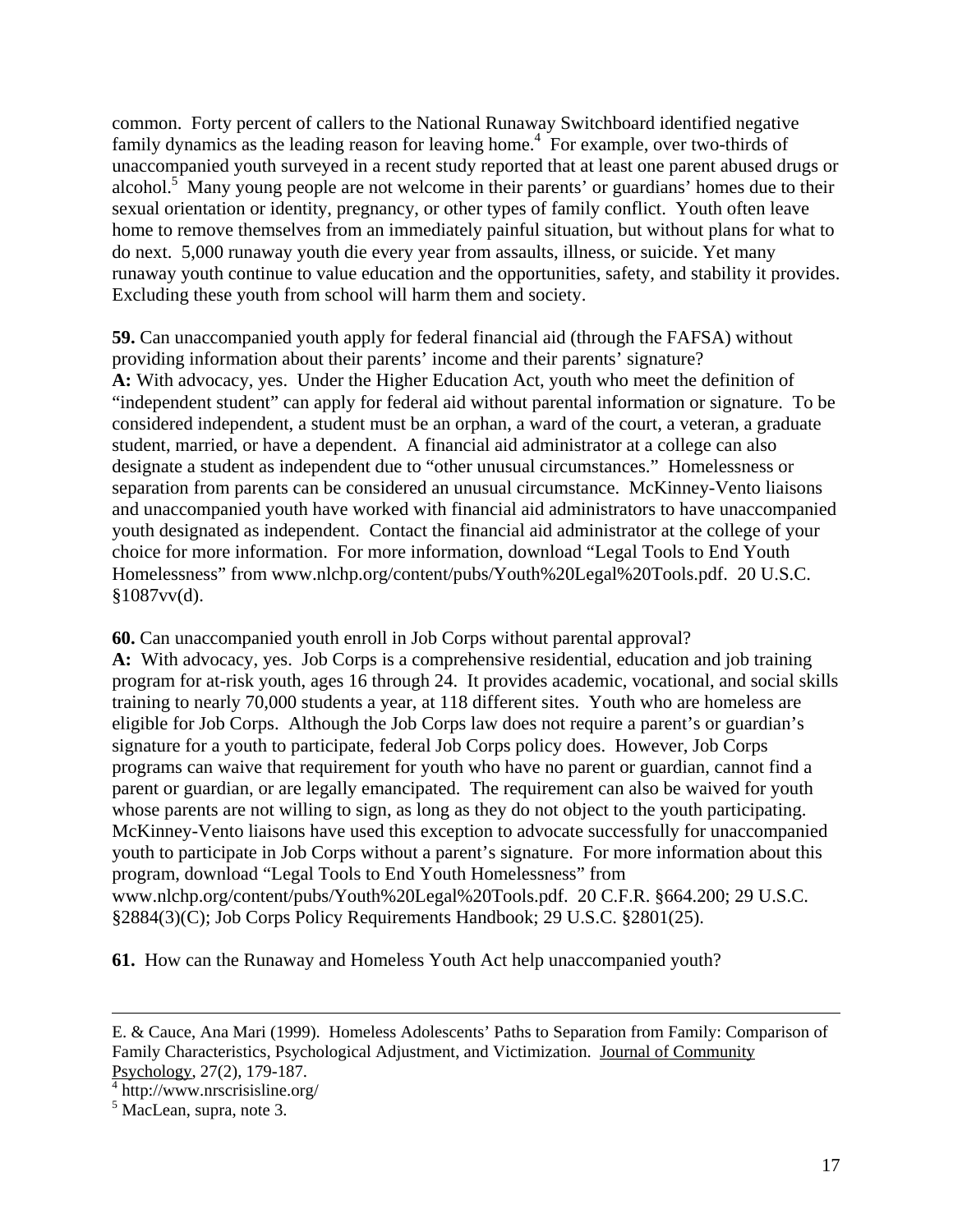**A:** The Runaway and Homeless Youth Act can help youth in many ways. First, it contains a Basic Center Program that supports emergency shelters for up to 15 days for unaccompanied youth under 18 years old. Second, the law supports Transitional Living Programs for youth, which provide long-term housing for up to 18 months and life skills for youth 16-21 years old. Third, the law contains a Street Outreach Program to provide outreach and services to youth on the streets. Lastly, the law funds the National Runaway Switchboard, trainings for youth workers, and other information and supports. Runaway and Homeless Youth Act programs are required to provide youth with information about the McKinney-Vento Act and to collaborate with their local school district liaisons. For more information about this program, download "Legal Tools to End Youth Homelessness" from

www.nlchp.org/content/pubs/Youth%20Legal%20Tools.pdf. 42 U.S.C. §§5701 et seq.; 42 U.S.C. §5712(b)(3); 45 C.F.R. §1351.18(e).

## **Disputes and Enforcement**

**62.** Does the McKinney-Vento Act contain procedures for resolving disputes? **A:** Yes. The McKinney-Vento Act requires each state to establish its own procedures to resolve disputes promptly. 42 U.S.C.  $$11432(g)(1)(C)$ . The Act requires schools to admit students immediately to the school in which they are seeking enrollment, until the dispute is resolved. 42 U.S.C.  $$11432(g)(3)(E)$ . The school must provide a written explanation of its decision, including information about the right to appeal.  $42 \text{ U.S.C. }$   $\S\$  $11432(g)(3)(B)(iii)$ , (g)(3)(E). The school must then refer the student, parent, or guardian to the district liaison, who must carry out the dispute resolution process as quickly as possible. 42 U.S.C.  $\S 11432(g)(3)(E)$ .

**63.** Does the district liaison have to be the person listening to the grievance procedure? **A:** No, although it is considered a good practice. The McKinney-Vento Act requires every state to develop a procedure to promptly resolve disputes.  $42 \text{ U.S.C. } $11432(g)(1)(C)$ . Therefore, the state can determine the specifics of the dispute resolution process. The liaison does not have to be the person listening to the grievances; however, liaisons are required to carry out the dispute resolution process, making sure that families and youth are aware of their rights to appeal and are able to access the dispute process.  $42 \text{ U.S.C. } $11432(g)(3)(E)$ .

**64.** Does the state need to be involved in resolving disputes?

**A.** Yes. The McKinney-Vento Act requires states to ensure that school districts comply with the Act. 42 U.S.C. §§11432(f)(6), (g)(2). Without a role in dispute resolution, the state will not be able to ensure compliance. Further, the U.S. Department of Education has outlined dispute resolution procedures which include a state-level appeal. 2003 Guidance, p. 15. Allowing school districts to resolve disputes without state involvement and oversight would allow barriers to school enrollment and retention to arise, in violation of the McKinney-Vento Act. 42 U.S.C.  $\S$ §11432(g)(1)(I), (g)(7). Finally, state involvement early in the dispute process will be important when inter-district issues arise.

**65.** Must school districts provide transportation during disputes?

**A:** Yes, to the extent it would be required if there were no dispute. (See Question 35.) While disputes are pending, students must be enrolled in the school in which they are seeking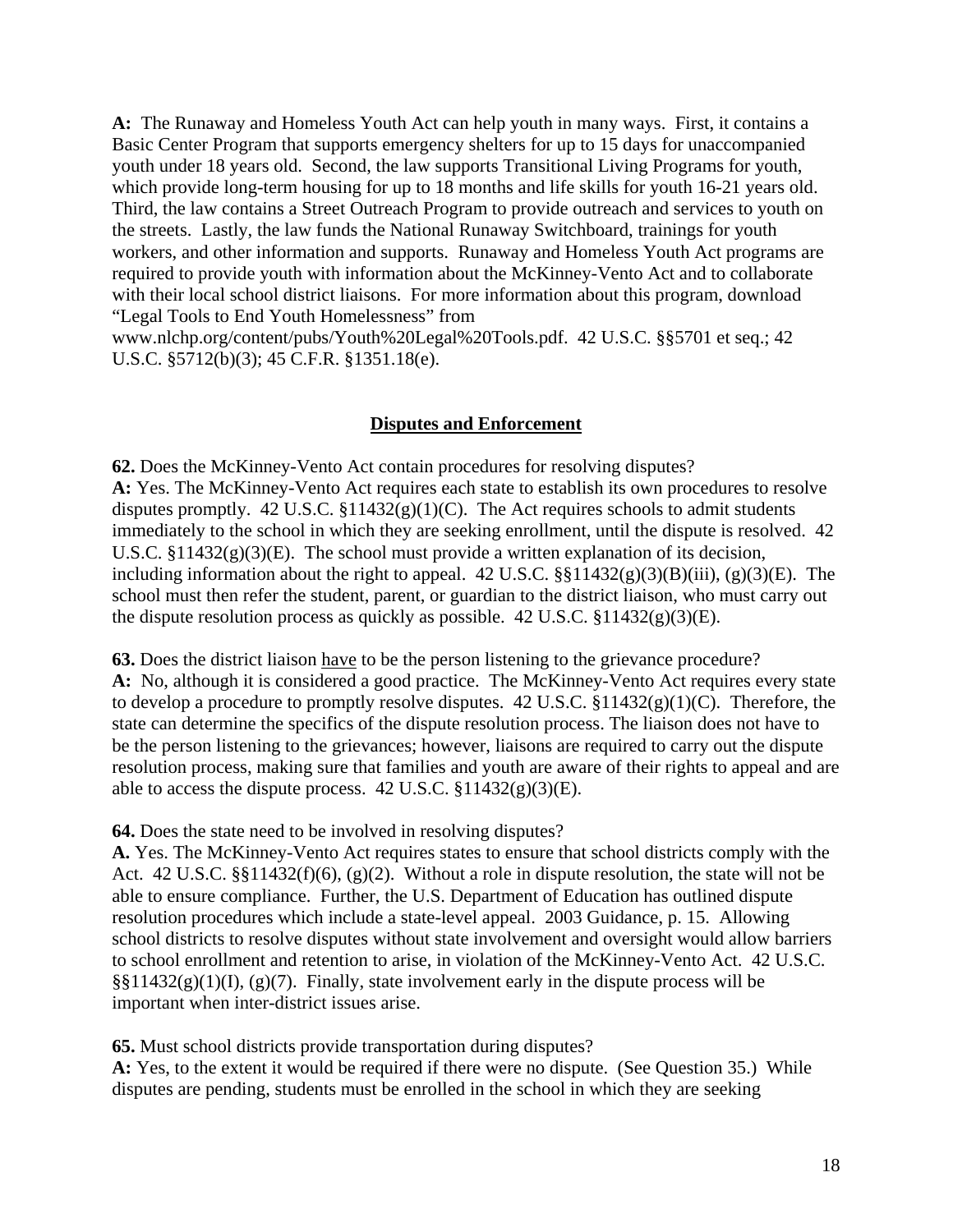enrollment. If that school is the school of origin, the school district(s) involved must provide transportation. 2003 Guidance, p. 18; 42 U.S.C.  $$11432(g)(1)(J)(iii)$ . If that school is the local school, transportation must be provided to the extent it is provided to housed students, and to the extent necessary to ensure it is not a barrier to attendance. 42 U.S.C.  $\S$  $11432(g)(1)(I)$ , (g)(4),  $(g)(7)$ . These provisions apply whether the dispute is about school enrollment, school selection, or whether the child or youth is homeless under the McKinney-Vento Act.

**66.** Does the McKinney-Vento Act apply to schools that are not receiving its funding? Yes, the McKinney-Vento Act applies to every local educational agency in every state. As with most education laws, the Act applies to states receiving the federal funds.

**67.** If a school district does not follow the law, is there a penalty?

**A:** Yes. States are required to ensure that school districts in the state comply with the McKinney-Vento Act. 42 U.S.C. §§11432(f)(6), (g)(2). Therefore, the state can sanction noncompliant school districts by withholding federal funds or other means. Families can also sue school districts in state and/or federal court. Several lawsuits have been filed under the McKinney-Vento Act, including lawsuits in Illinois, Maryland, Alabama, and New York. As a result, school districts have been forced to change their policies and practices and pay significant attorney fees. In addition, the U.S. Department of Education monitors state and school district compliance with the McKinney-Vento Act and could withhold or require repayment of federal funds in cases of noncompliance.

## **Barriers to Academic Success**

**68.** Does the requirement for immediate enrollment include enrollment in optional enrichment programs, extended-day programs, and other supplemental services? **A:** Yes. Enrollment is defined to include attending classes and participating fully in school activities. 42 U.S.C. §11434A(1). Enrichment programs and other supplemental services are

school activities. Furthermore, liaisons are required to ensure that children and youth in homeless situations have a full and fair opportunity to succeed in school. 42 U.S.C.  $§11432(g)(6)(A)$ . Enrichment programs clearly support that requirement. To the extent that individual students experiencing homelessness can benefit from such programs, they must be provided access to the programs.

**69.** Should students in homeless situations be exempt from attendance rules for participating in school sports (for example rules requiring attending school for a semester before being eligible for sports at that school)?

**A:** Yes. The McKinney-Vento Act requires states and school districts to eliminate barriers to school enrollment and retention for children and youth experiencing homelessness. 42 U.S.C.  $\S$ §11432(g)(1)(I), (g)(7). Enrollment is defined as attending school and participating fully in school activities. 42 U.S.C. §11434A(1). Sports and other extra-curricular activities are school activities. Courts have determined that school athletic associations are generally considered to be part of the state, due to their close relationship with the state. Therefore, athletic associations must comply with the McKinney-Vento Act's requirement to remove barriers, by exempting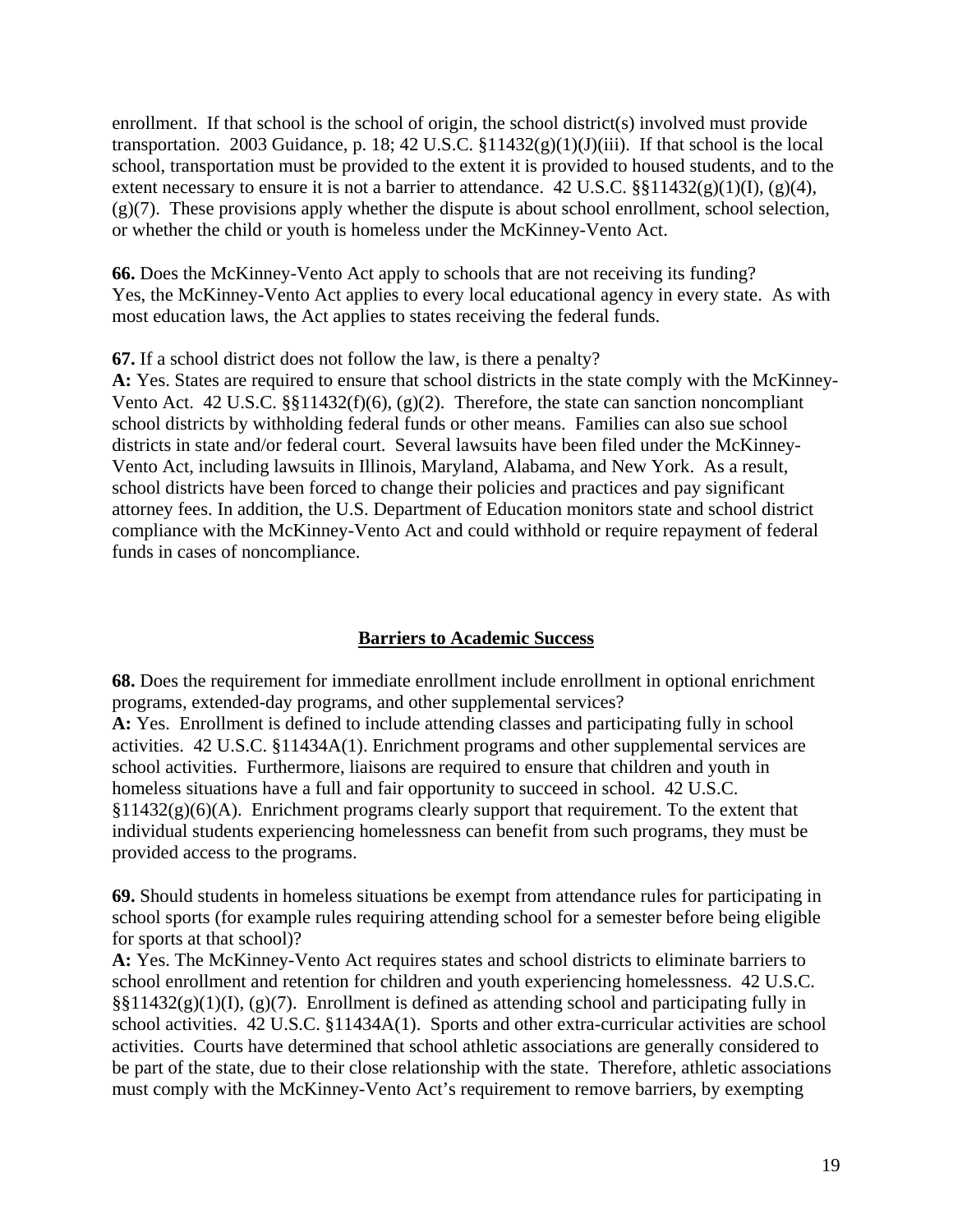homeless students from sports participation rules that students cannot meet due to their homelessness and mobility, such as attendance rules.

**70.** What if children experiencing homelessness cannot pay fees associated with extra-curricular activities, such as club dues, sports uniforms, etc.?

**A:** Again, barriers to full participation in school must be eliminated. 42 U.S.C.  $\S\S11432(g)(1)(I), (g)(7)$ . Fees for extra-curricular activities should be waived, or paid with other

funds (such as McKinney-Vento funds or Title I, Part A funds).

**71.** If a youth has not been in a school and tries to enroll mid-semester, what obligation does the school have to enroll the student and give him/her credit for the work they do in the remainder of the semester?

**A:** The McKinney-Vento Act requires the school to enroll the student immediately. 42 U.S.C.  $\S\S11432(g)(3)(C)$ . The Act also requires the school district to remove barriers to the student's retention in school. 42 U.S.C.  $\S$  $11432(g)(1)(I)$ ,  $(g)(7)$ . Since the inability to earn any credit is a disincentive to remaining in school, the school must address that problem. The school must make any necessary adjustments to the student's schedule to permit the student to obtain partial or pro-rated credit for his or her work.

**72.** Is there any obligation to provide education services to a student who is homeless and is expelled from school due to behavior?

**A:** Student discipline and expulsion rules apply to students in homeless situations in the same way they apply to housed students. However, schools must be careful not to discipline or penalize students for behavior related to their homelessness. For example, a school district policy that issues suspensions for multiple absences must excuse absences caused by homelessness. The failure to provide such exemptions would create a barrier to the retention in school of students experiencing homelessness, in violation of the McKinney-Vento Act. 42 U.S.C.  $\S$ §11432(g)(1)(I), (g)(7).

**73.** Can students who are homeless receive free school meals without documenting income? **A:** Yes. The U.S. Department of Agriculture's Child Nutrition Division issued a policy in 2002 (later enacted into law by the Child Nutrition and WIC Reauthorization Act of 2004) that makes any child, identified as homeless by a liaison or shelter director, automatically eligible for free school meals. They do not have to complete an application. When a liaison or a shelter director provides a child's name to the local school food service office, free school meals should commence immediately. A copy of the USDA policy is available at www.nlchp.org/FA\_Education. Some states may also have established policies to support this federal law.

**74.** To what extent should services for dental, medical, and other such needs be provided for children experiencing homelessness?

**A:** To the extent that such services are available at school, children experiencing homelessness must have access to them. 42 U.S.C. §11432(g)(4). Outside of school, liaisons are required to provide referrals for health, mental health, dental, and other appropriate services in the community. 42 U.S.C. §11432(g)(6)(A)(iii). "Other appropriate services" may include housing, shelter, job training, public assistance, food and nutrition, and legal assistance.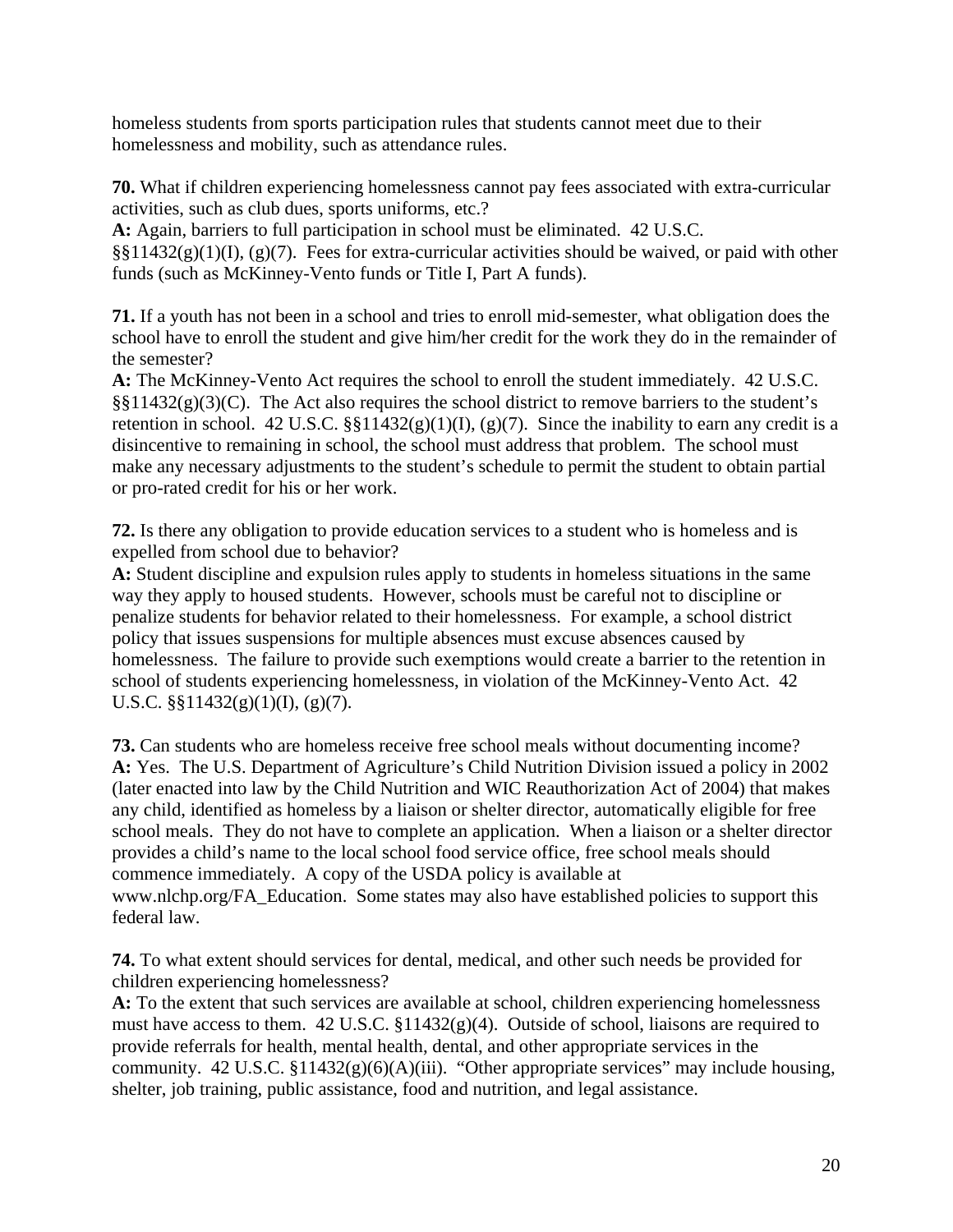#### **Preschool**

**75.** Does the McKinney-Vento Act address preschool?

**A:** Yes. The McKinney-Vento Act clearly and specifically includes preschool programs within its definition of free, appropriate public education. 42 U.S.C. §11431(1).

**76.** What must states do to serve preschoolers experiencing homelessness?

**A:** State plans must describe procedures to ensure that preschoolers experiencing homelessness have access to preschool programs administered by the State. 42 U.S.C.  $\S 11432(g)(1)(F)(i)$ . States are to use McKinney-Vento grants in part to provide activities and services for preschoolers in homeless situations, so they can enroll in, attend, and succeed in preschool programs. 42 U.S.C. §11432(d)(2). State coordinators must coordinate with agencies that serve preschoolers, including child development and preschool personnel, to improve the provision of comprehensive services to children.  $42$  U.S.C.  $\S$ §11432(f)(4), (f)(5)(A).

**77.** What must school districts do to serve preschoolers experiencing homelessness? **A:** School district liaisons must ensure that families and children experiencing homelessness can enroll in Head Start and Even Start programs and preschool programs administered by the school district. 42 U.S.C. §11432(g)(6)(A)(iii). Districts can also use their McKinney-Vento subgrants to provide early childhood education programs for children in homeless situations, if such programs are not otherwise provided through Federal, State, or local funding. 42 U.S.C.  $§11433(d)(6).$ 

**78.** Does the McKinney-Vento Act require Head Start programs to enroll children without birth certificates or other documents?

**A:** This depends upon what agency operates the Head Start program. The McKinney-Vento Act applies to state and local education agencies. Therefore, a Head Start program administered by a state or local education agency may be covered by the Act and therefore required to enroll families and children immediately, even without birth certificates or other documents. 42 U.S.C. §11432(g)(3)(C). Head Start bills currently pending in Congress would require all Head Start programs to permit immediate enrollment and to assist families in obtaining necessary documentation.

The U.S. Department of Health and Human Services also issued a policy brief in 1992 encouraging all Head Start programs to comply with many of the McKinney-Vento Act's requirements. The policy brief further encourages Head Start programs to eliminate barriers to enrolling homeless families, such as reserving spaces for those families, moving them to the top of waiting lists, and conducting outreach activities. A copy of the policy brief is available at www.nlchp.org/FA\_Education.

#### **Segregation**

**79.** In a situation where students stay at a shelter for only a short period of time, can a district provide a teacher to teach at the shelter?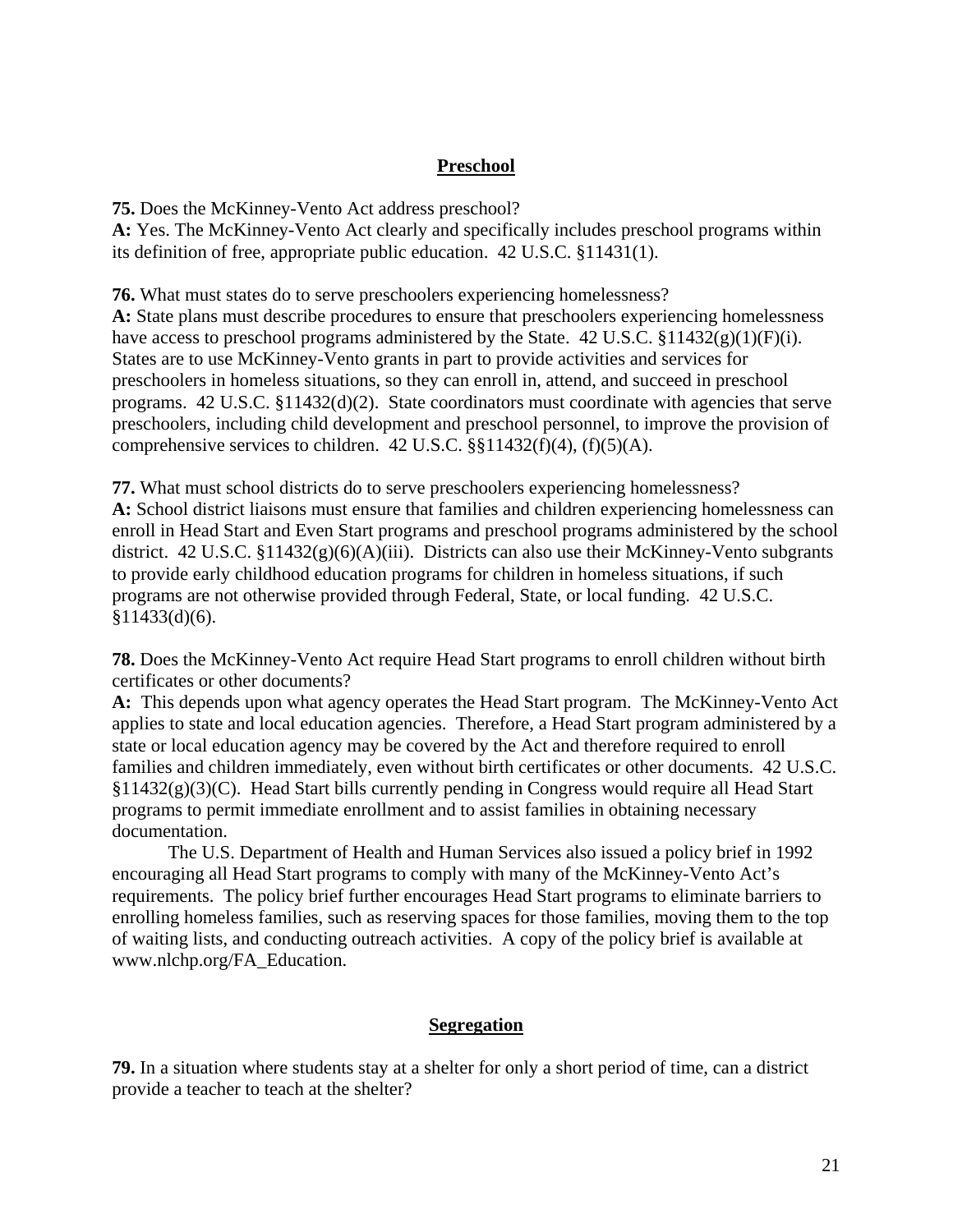**A:** No. The McKinney-Vento Act prohibits segregating students experiencing homelessness in shelter classrooms, separate schools, or separate programs within a school. 42 U.S.C.  $§11432(e)(3)$ (A). No public funds can support separate education for homeless students, for any period of time. Students experiencing homelessness must be immediately enrolled in either the local school or their school of origin. However, supplemental services such as after-school tutoring or mentoring can be provided at a shelter, using McKinney-Vento, Title I, Part A, or other public funds.

**80.** The McKinney-Vento Act says that its funds can be used to provide services to children experiencing homelessness in a separate setting within a public school, only "as necessary for short periods of time for health and safety emergencies." How is "health and safety emergencies" defined?

**A:** McKinney-Vento Act funds must expand or improve upon services provided as part of a school's regular academic program, and cannot replace regular academic services. 42 U.S.C.  $11433(a)(2)(A)(iii)$ . The Act does contain a very limited provision for providing services to students experiencing homelessness in a separate setting within a public school, as described in the question. The very limited "health and safety emergency" exception says:

1. only school districts that get McKinney subgrants

2. can provide services to homeless students in separate settings within a public school (not at a shelter or other location)

3. as necessary

4. for short periods of time

5. for health and safety emergencies

 There is no specific definition of "health and safety emergencies." One possible example of a permissible service under this clause might be for a school in a McKinney-Vento funded school district to keep students who are affected by domestic violence in a separate setting at dismissal time to make sure they get home safely.  $42 \text{ U.S.C. } 11433(a)(2)(B)(ii)$ . Since McKinney-Vento services cannot replace regular academic services, this provision would not allow for separate classes for students in homeless situations, included those affected by domestic violence. For children affected by domestic violence, whether they are residing in shelters or other situations, the public schools they attend must work with the parent to ensure safety, confidentiality, sensitivity, and appropriate services. More information on how schools and shelters can assist victims of domestic violence will soon be available at www.nlchp.org.

#### **Private Schools, Tribal Schools, and Charter Schools**

**81.** What obligations do private schools have under the McKinney-Vento Act? If the school of origin is a private school, must the student be allowed to continue attending? **A:** The McKinney-Vento Act does not apply to schools that are entirely privately funded. Therefore, private schools are not required to allow children to continue to attend or to provide transportation. Public schools should offer McKinney-Vento and Title I, Part A services to students experiencing homelessness who are attending private schools, as public schools do for other private school students who are eligible for public education services (for example, special education and Title I, Part A services).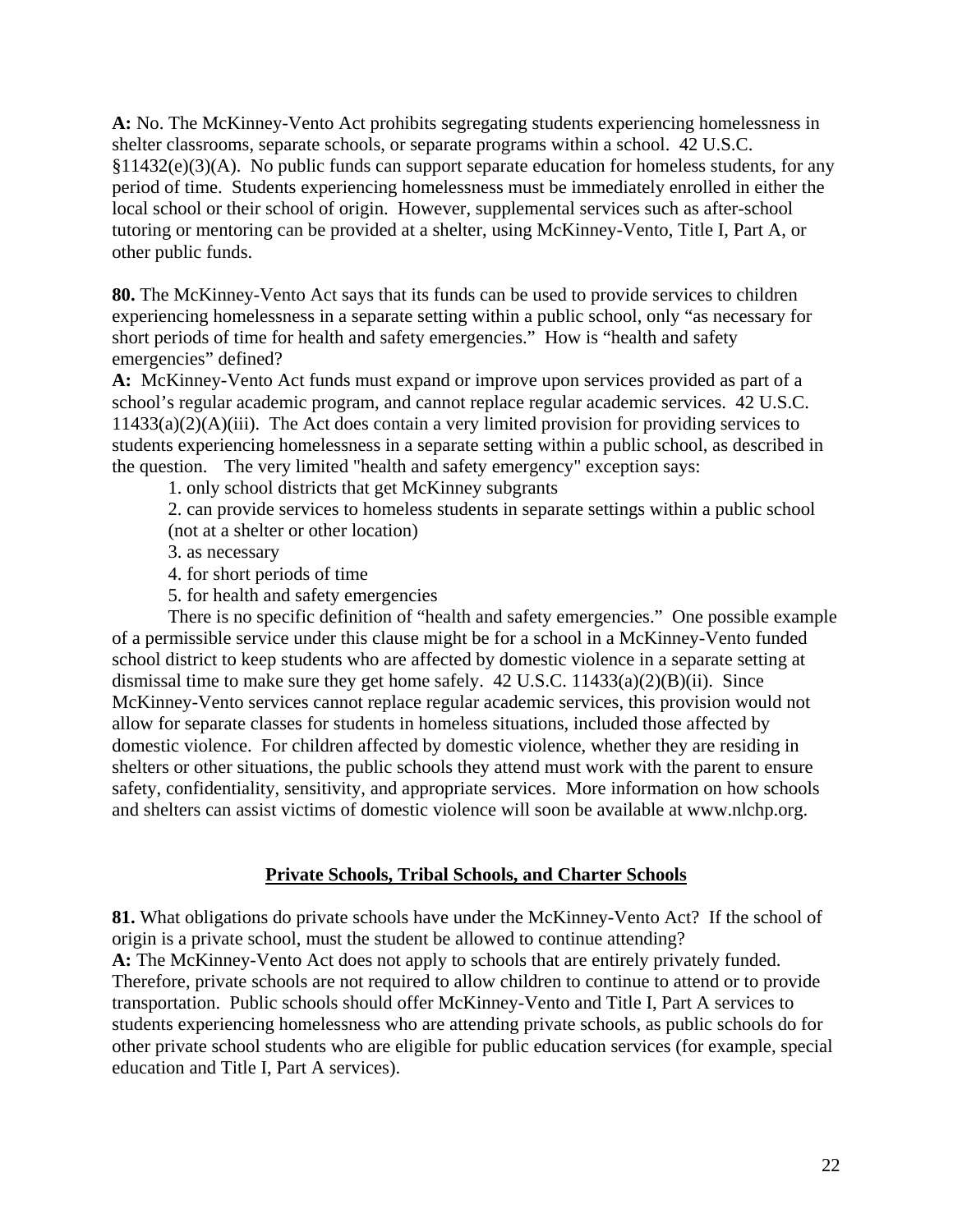**82.** Are tribal schools required to designate a liaison for their schools?

**A:** Probably. The Department of the Interior receives McKinney-Vento funds for schools run by the Bureau of Indian Affairs (BIA). 42 U.S.C. §11432(c)(2)(B)(i). The Secretary of Education and the Secretary of the Interior must enter into an agreement to ensure that such funds are used to meet the purposes of the Act. The Secretary of the Interior must establish goals, objectives and milestones for use of the funds. Since the liaison position is essential to meet the purposes of the McKinney-Vento Act, it is likely that BIA schools would be required to designate a liaison. However, advocates working with Native American children experiencing homelessness should consult the Department of the Interior to obtain a copy of the McKinney-Vento plan and determine what activities are required.  $42$  U.S.C.  $$11432(c)(2)(B)(ii)$ .

**83.** In our state, charter schools do not have to provide transportation to students (except for special education students) unless they choose to do so. Do charter schools have to enroll students experiencing homelessness if the charter school is the school of origin? Do charter schools have to accept students experiencing homelessness if it is an attendance area school and there are other public schools available in the attendance area? Do charter schools have to appoint a homeless liaison?

**A:** Yes, yes, and yes. Public charter schools have the same responsibility under the McKinney-Vento Act as other schools and school districts. If a student who attends a charter school becomes homeless, the student has the same right to remain in the school of origin as other public school students. If a student experiencing homelessness attempts to enroll in a charter school, the school must enroll him or her as long as other students living in the same area would be eligible to attend the school. If the charter school has particular, skills-related entrance requirements, the student must meet those criteria (for example, a fine arts charter school with requirements related to artistic ability). Charter schools that are considered their own LEAs must designate a liaison for students experiencing homelessness.

## **Students Receiving Special Education and Related Services**

**84.** Do students receiving special education who are homeless have the right to remain in their school of origin?

**A:** Yes. The McKinney-Vento Act applies to students receiving special education services the same way it applies to other students. Therefore, a student receiving special education who is homeless must remain in the school of origin, unless it is not feasible or against the parent's/guardian's wishes. More often than not, the feasibility equation will weigh in favor of keeping a special education student in the same school, because changing schools and educational programs can be particularly detrimental to students with special needs. Of course, if the distance is such that the commute would be more detrimental than changing schools would be, then the student may have to change schools.

 There are additional legal requirements under the Individuals with Disabilities Education Act (IDEA), 20 U.S.C. §§1400 et seq., that might come into play. However, IDEA does not supersede the McKinney-Vento Act; a special education student retains all McKinney-Vento rights.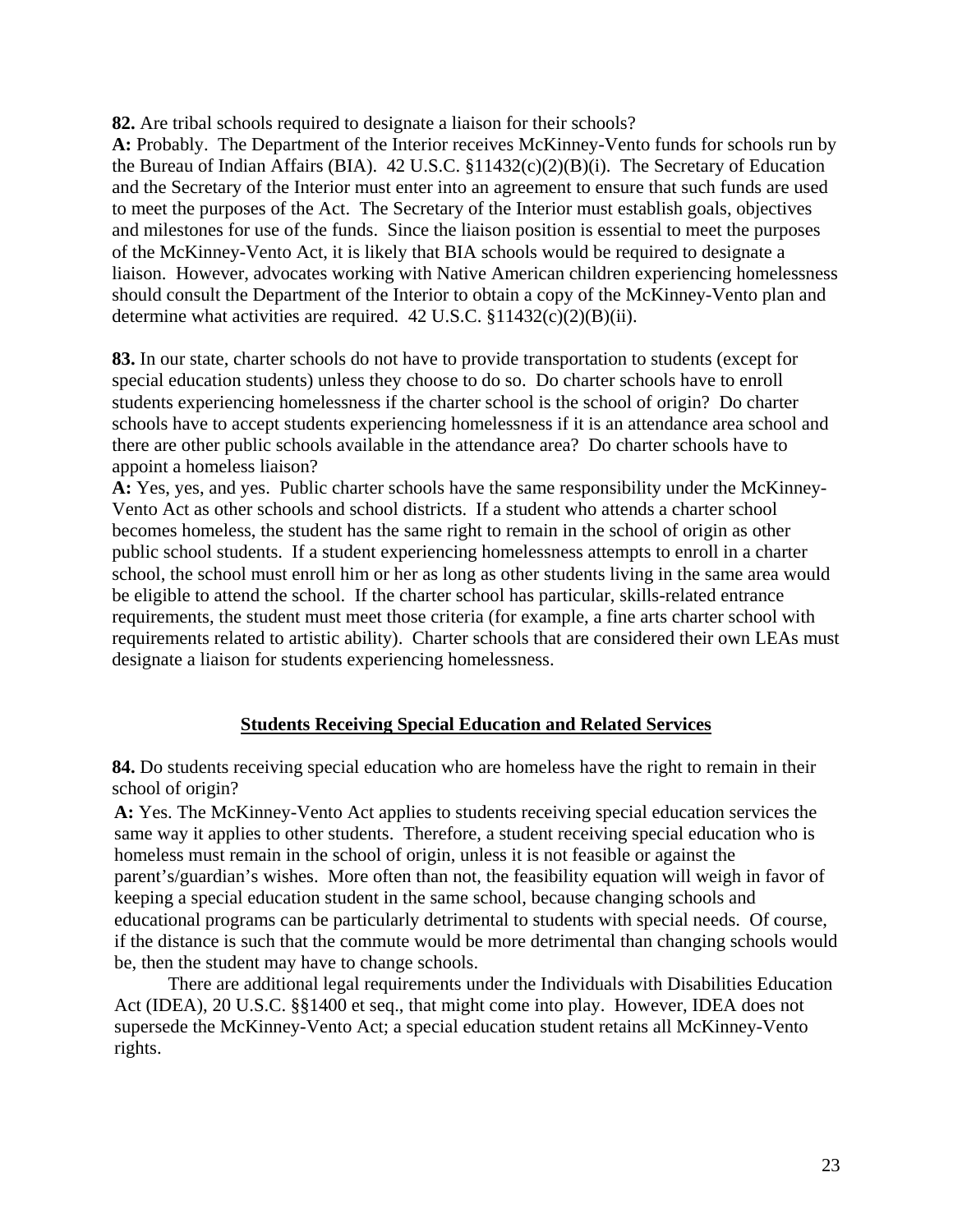**85.** If a student receiving special education services becomes homeless and elects to remain in the school of origin, who pays for transportation?

**A:** School districts must provide transportation to the school of origin upon request. 42 U.S.C.  $§11432(g)(1)(J)(iii)$ . This is true regardless of the services the student receives, including special education and related services. Transportation can be included as a related service in a student's Individualized Education Program (IEP). 20 U.S.C. §1402(22). If transportation is listed as a related service in a student's IEP, the student's transportation should be funded from the special education budget. If transportation is not an appropriate related service, the student's transportation should be funded in the same manner as that of other students experiencing homelessness.

**86.** Must schools immediately enroll students receiving special education who are homeless? **A:** Yes. The McKinney-Vento Act applies to students who are homeless and who receive special education. Those students must be enrolled immediately in school, to include attending classes and participating fully in school activities. There are additional legal requirements under the Individuals with Disabilities Education Act (IDEA), 20 U.S.C. §§1400 et seq., that might come into play. However IDEA does not supersede the McKinney-Vento Act; a special education student retains all McKinney-Vento rights.

**87.** How can a school determine what services to provide a student receiving special education, if there are no school records?

**A:** The enrolling school must immediately admit the student and must contact the previous school for records. 42 U.S.C.  $\S$  $11432(g)(3)(C)$ , (D). The local liaison should work with special education staff to ensure that a child's special needs can be identified and addressed quickly. The district should establish procedures for obtaining a child's school records expeditiously. If the records cannot be transmitted immediately, the enrolling school can speak with staff from the previous school to get basic information about the student. Former teachers, counselors and administrators should be able to provide this information. Even if records are delayed, the student must be enrolled in school and provided the most appropriate services possible immediately. 20 U.S.C. §§1412(a)(1)(A), 1412(a)(4), 1414(d)(2)(A); 34 C.F.R. §§300.341, 300.300. In fact, IDEA's regulations specifically cite students experiencing homelessness as a group which requires special efforts and outreach to ensure such students who have disabilities are identified, evaluated, and served. 34 C.F.R. §300.125(a)(2)(i). State laws and regulations implementing IDEA may also contain procedures for providing interim IEPs and interim services.

**88.** If a student has special education testing or an Individualized Education Program (IEP) from the previous school, must the new school implement it?

**A:** The new school must provide a free, appropriate public education for the student. Under IDEA, the new school must hold a meeting with the parents to adopt the previous IEP or create a new IEP. However, until the meeting takes place, the school should implement the previous IEP, to provide appropriate services and avoid disruption in the child's education and the school. If the previous school was in the midst of developing an IEP but hadn't finished it, the new school should: 1) get all the evaluations and other paperwork completed on the student from the old school; 2) talk to the school counselor and/or teachers about the student's needs; and 3) develop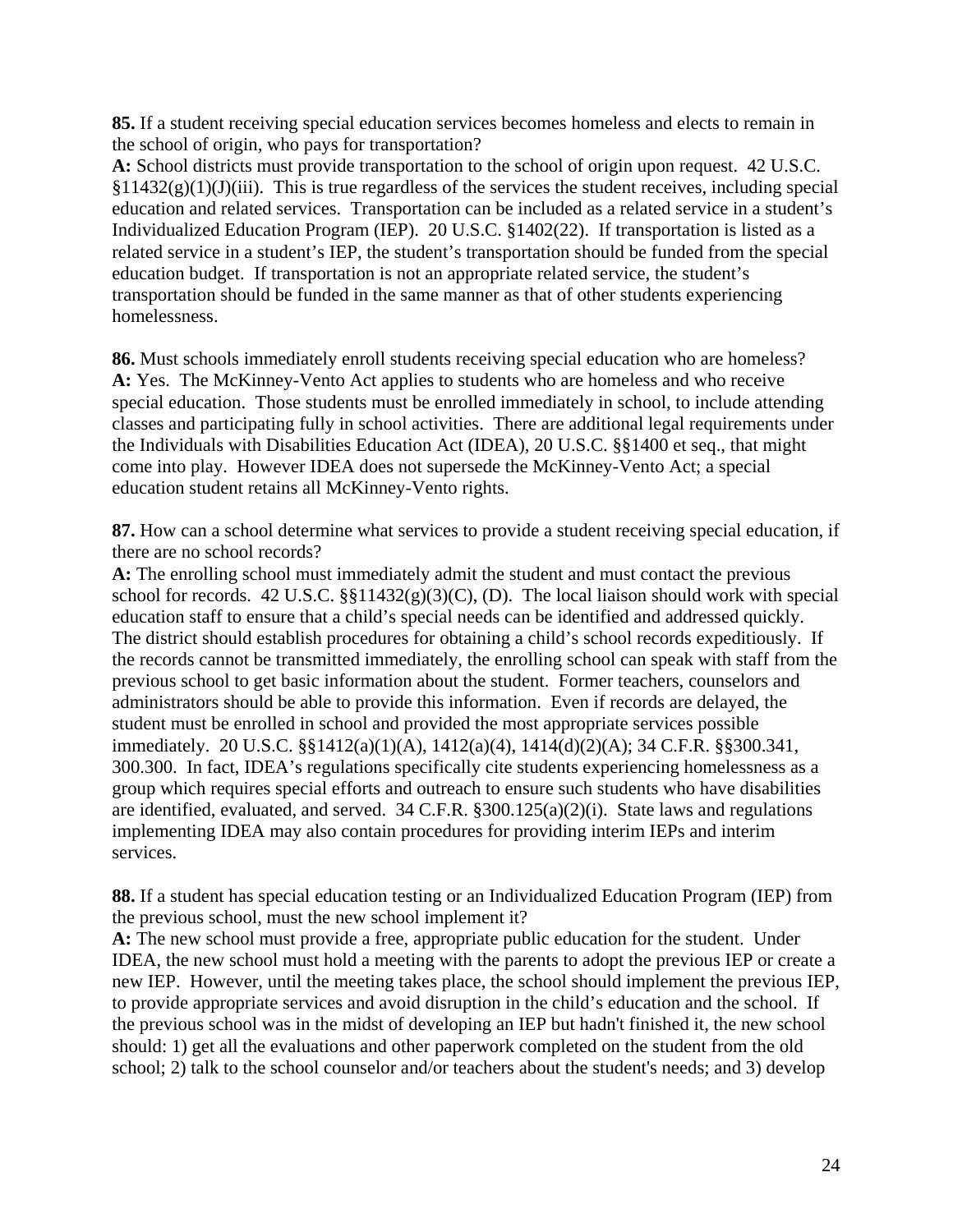an IEP as soon as possible. 20 U.S.C. §§1412(a)(1)(A), 1412(a)(4), 1414(d)(2)(A); 34 C.F.R. §§300.341, 300.300, 300.343(b).

**89.** If an unaccompanied youth is under 18, who signs for special education services? **A:** Under the Individuals with Disabilities Education Act (IDEA), the following people can sign for special education services for a minor: A parent, guardian, adult relative with whom the child is living, a person legally responsible for the child, or in many cases, a foster parent. 34 C.F.R. §300.20. If no such adults are available, the school district may have to assign a surrogate parent. The school district must assign a surrogate if the youth is a ward of the state, or if the district cannot locate a parent or other adult who can sign for services. 34 C.F.R. §300.515. The surrogate parent must be trained in special education procedures and cannot be a school district employee or other person who might have a conflict of interests.

If the youth is not a ward of the state and a parent's location is known, then the parent or another adult who can sign for services must be convinced to participate in the special education process on behalf of the youth. This can be a challenge for unaccompanied youth. Some approaches might include working with the parent; helping the youth find an adult relative who would be willing to get involved; helping a non-relative caretaker take the necessary steps to become legally responsible for the youth; determining whether emancipation is available and appropriate; determining whether terminating the parents' rights is appropriate; and determining whether the youth is a ward of the state (for example, a foster child who has left placement).

Whatever approach is used, since states must ensure that all homeless children with disabilities are identified, located and evaluated, a child under 18 should not be denied access to special education services simply because the parent is not available to sign for services. 34 C.F.R. §300.125.

#### **Title I, Part A of the Elementary and Secondary Education Act**

**90.** Are children and youth in homeless situations eligible for Title I, Part A services? What if they are succeeding in school?

**A:** Yes. All children and youth in homeless situations are automatically eligible for Title IA services, whether or not they live in a Title I school attendance area or meet the academic standards required of other children for eligibility. 2003 Guidance, p. 24; 20 U.S.C. §6315(b)(2)(E). The poverty, unstable and often unhealthy living situations, and emotional trauma of homelessness place even outstanding students at risk of academic regression and failure.

**91.** If a student experiencing homelessness attends a school that does not receive Title I, Part A funds, how does the student receive services?

**A:** Every school district that receives Title IA funds is required to set aside a portion of its allotment to provide comparable services to homeless students attending schools that do not receive Title IA services. 2003 Guidance, p. 24; 20 U.S.C. §6313(c)(3). For example, Title IA funds frequently serve elementary school students. The mandatory set-aside ensures that middle and high school students experiencing homelessness in those districts receive Title IA services.

**92.** Is there a formula for calculating Title I, Part A set-asides?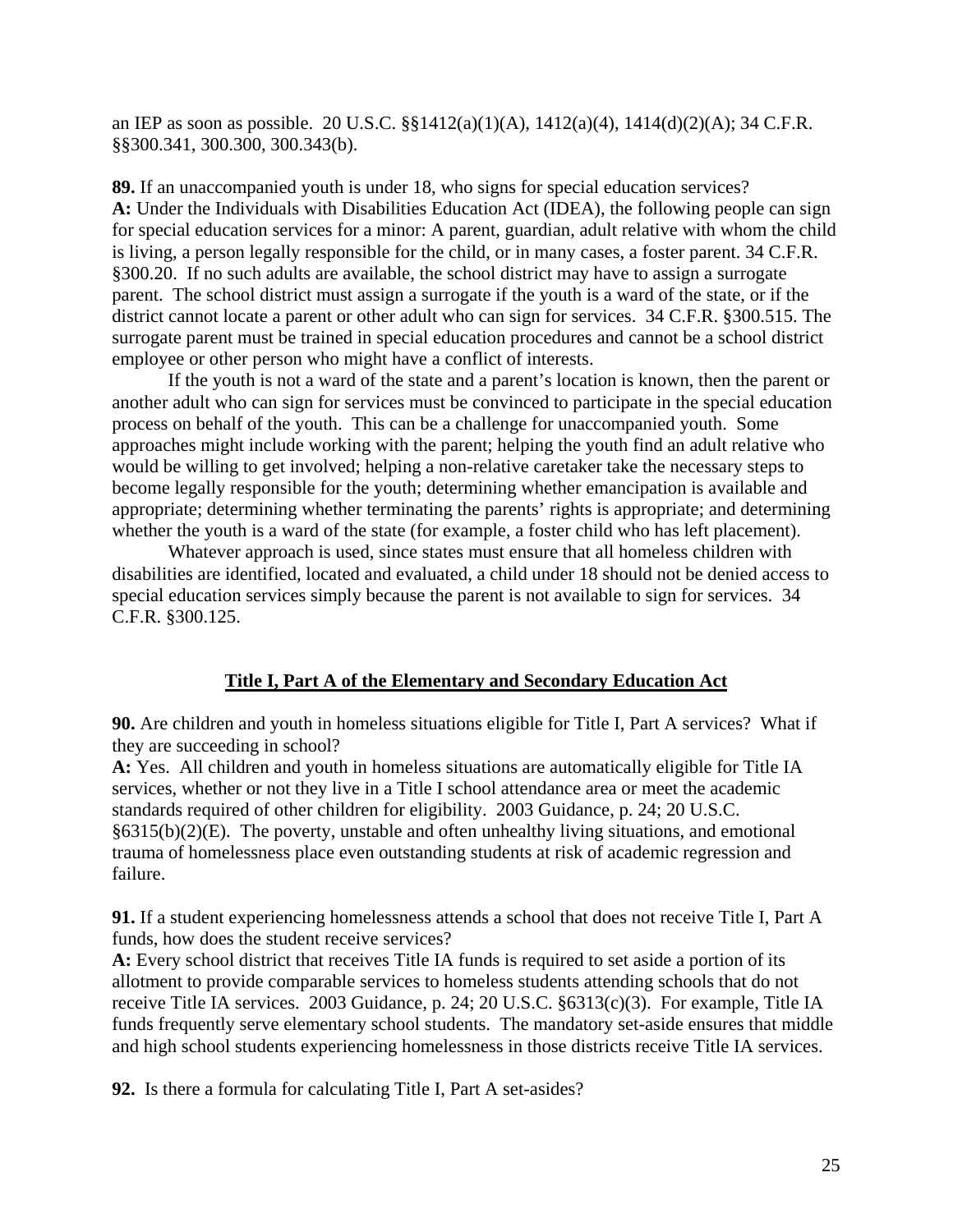**A:** No, there is no mandated formula for Title IA set-asides. However, the set-aside must be sufficient to provide "comparable services" to students attending non-participating schools. 2003 Guidance, p. 24; 20 U.S.C. §6313(c)(3). Therefore, the set-aside must be based on the number and needs of children and youth experiencing homelessness in the school district. Some states have established statewide guidelines for determining set-aside amounts and have found it beneficial. Some possible methods to calculate the set-aside include: (1) identify and assess the needs of students in homeless situations in the district, and set aside funds accordingly; (2) multiply the number of identified students experiencing homelessness by the Title IA per-pupil allocation; (3) for districts with a McKinney-Vento subgrant, reserve an amount greater than or equal to the district's McKinney-Vento funding request; (4) reserve a specific percentage based on the district's poverty level or total Title IA allocation. (Calculation methods taken from: "Four Methods for Determining New Mandatory Title I, Part A Set-Aside for Homeless Children." *NCLB Financial Compliance Insider* (Nov. 2003).)

**93.** What kind of services can Title I, Part A funds (including set-asides and other funds) pay for?

**A:** Title IA funds, including those under the set-aside and other funds, can be used to serve students experiencing homelessness in both Title IA and non-Title IA schools. The services should support the students to succeed in school and to meet academic achievement standards. The funds can be used to provide services that are not ordinarily provided to other Title IA students. Examples of services school districts have provided with Title IA funds to students experiencing homelessness include: supporting the position of the liaison, mentoring, tutoring, enrichment activities, case management, school supplies, testing fees, clothing, activity fees, graduation fees, and other services to enable students to enroll in, attend, and succeed in school. 2003 Guidance, p. 24-5.

**94.** Can Title I, Part A set-asides be used to fund liaisons and other school district level activities?

**A:** Yes. School districts can use Title IA set-asides to serve children and youth experiencing homelessness in both Title I and non-Title I schools. 2003 Guidance, p.24-5. For example, Title IA set-asides may be used to support the liaison position, to allow the liaison to dedicate more time to McKinney-Vento Act activities or to hire additional staff for the McKinney-Vento program. The set-aside can also fund district-wide activities conducted by the liaison (such as identification and professional development), extended day and summer activities, school supplies, and other services. 2003 Guidance, p. 24-5.

#### **95.** What can Title I, Part A funds not be used for?

**A:** The Title I statute states that Title I funds cannot supplant other state or local funds. 20 U.S.C. §6320A(b)(1). In other words, Title I funds cannot be used for services that are part of the core services provided by public schools, and services that schools are required to provide even in the absence of Title I funding.

**96.** How must a school district plan for serving children experiencing homelessness under Title I, Part A?

**A:** For a school district to receive Title IA funds, its Title IA plan must describe the services the district will provide to children and youth experiencing homelessness, including but not limited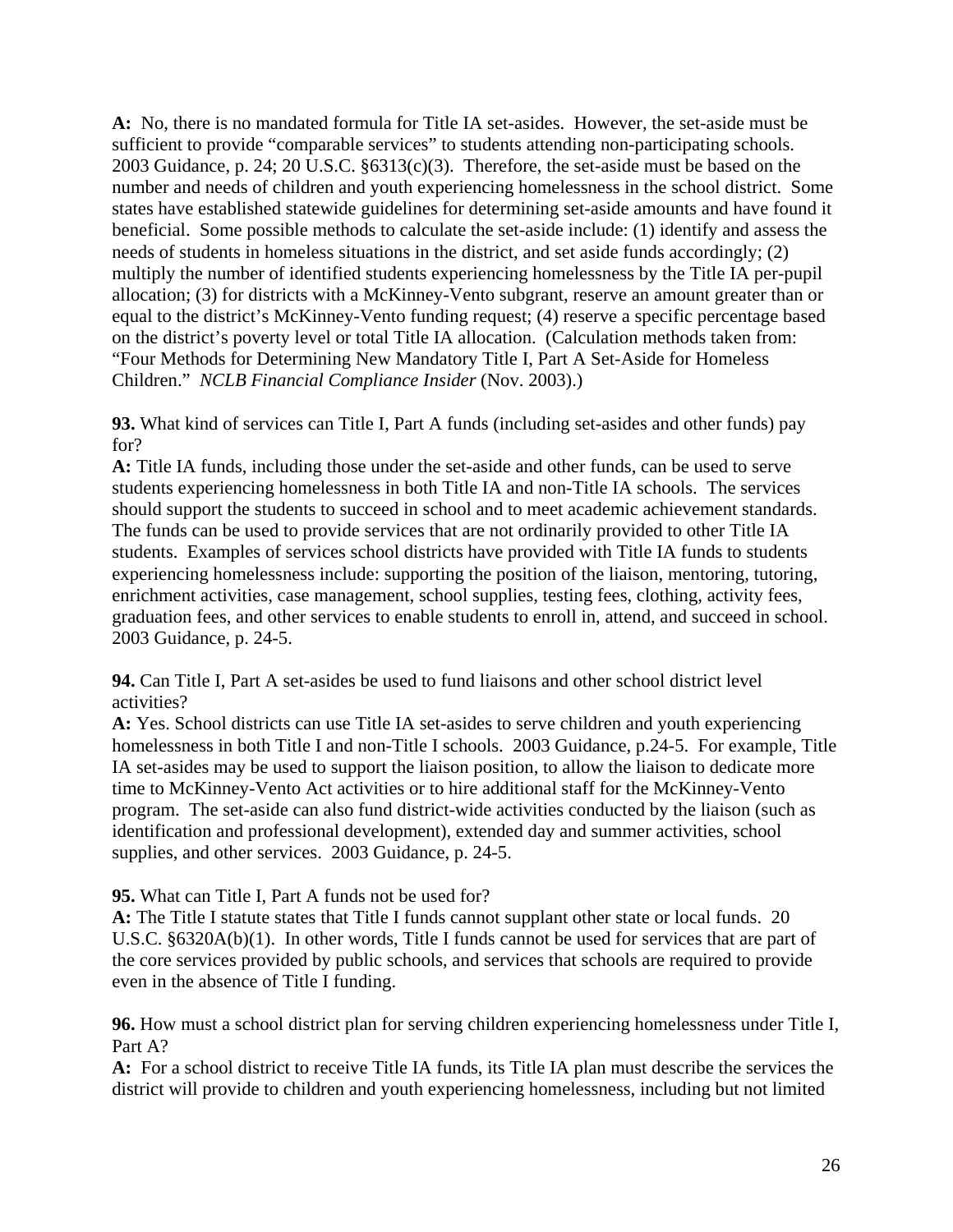to those services provided with the set-aside. 20 U.S.C. §6312(b)(1)(O); 2003 Guidance, p. 24. School district Title IA plans must also be coordinated with the McKinney-Vento Act. 20 U.S.C. §6312(a)(1); 20 U.S.C. §6312(b)(1)(E)(ii). Finally, State Title I, Part A plans must also be coordinated with the McKinney-Vento Act. 20 U.S.C. §6311(a)(1).

#### **Resources**

**97.** Where can I find information about pending federal legislation related to the education of children and youth in homeless situations?

**A:** The National Association for the Education of Homeless Children and Youth (NAEHCY) provides updates on pending legislation, as well as many other publications and services geared toward educators specializing in the education of children and youth in homeless situations. Legislative updates are available at www.naehcy.org/legislative\_update.html.

**98.** What is the federal government doing to help schools comply with the McKinney-Vento Act?

**A:** The U.S. Department of Education (USDE) has been very active in its support of states and local school districts as they implement the McKinney-Vento Act. USDE has established a clearinghouse on the McKinney-Vento Act and its implementation, at the National Center on Homeless Education (www.serve.org/nche). NCHE can provide technical assistance documents, trainings, posters, manuals, outreach materials, and other support. In March 2003, USDE issued Guidance on the law (available at www.nlchp.org/FA\_Education). USDE sponsors annual meetings for McKinney-Vento State Coordinators and the Federal McKinney-Vento Coordinator participates in an annual conference of educators who work with the McKinney-Vento Act. The Federal Coordinator for the McKinney-Vento Act responds to phone call and email requests for assistance and is accessible to state and school district staff, as well as other advocates, parents and youth. USDE also conducts document reviews and on-site compliance monitoring across the country.

**99.** Where can one find national statistics on homelessness, especially on children? **A:** Some sources of statistics include:

*U.S. Conference of Mayors, 2003 Hunger and Homelessness Survey*  (www.usmayors.org/uscm/hungersurvey/2003/onlinereport/HungerAndHomelessnessReport200 3.pdf) *National Association for the Education of Homeless Children and Youth*  (www.naehcy.org) *National Law Center on Homelessness and Poverty*  (www.nlchp.org) *National Coalition for the Homeless fact sheets*  (www.nationalhomeless.org/facts.html) *National Low Income Housing Coalition, Out of Reach 2003*  (www.nlihc.org/oor2003/) *Urban Institute, Homelessness: Programs and the people they serve, 12/99*  (www.urban.org/Template.cfm?Section=ByTopic&NavMenuID=62&TopicID=189&TopicNam e=Homelessness)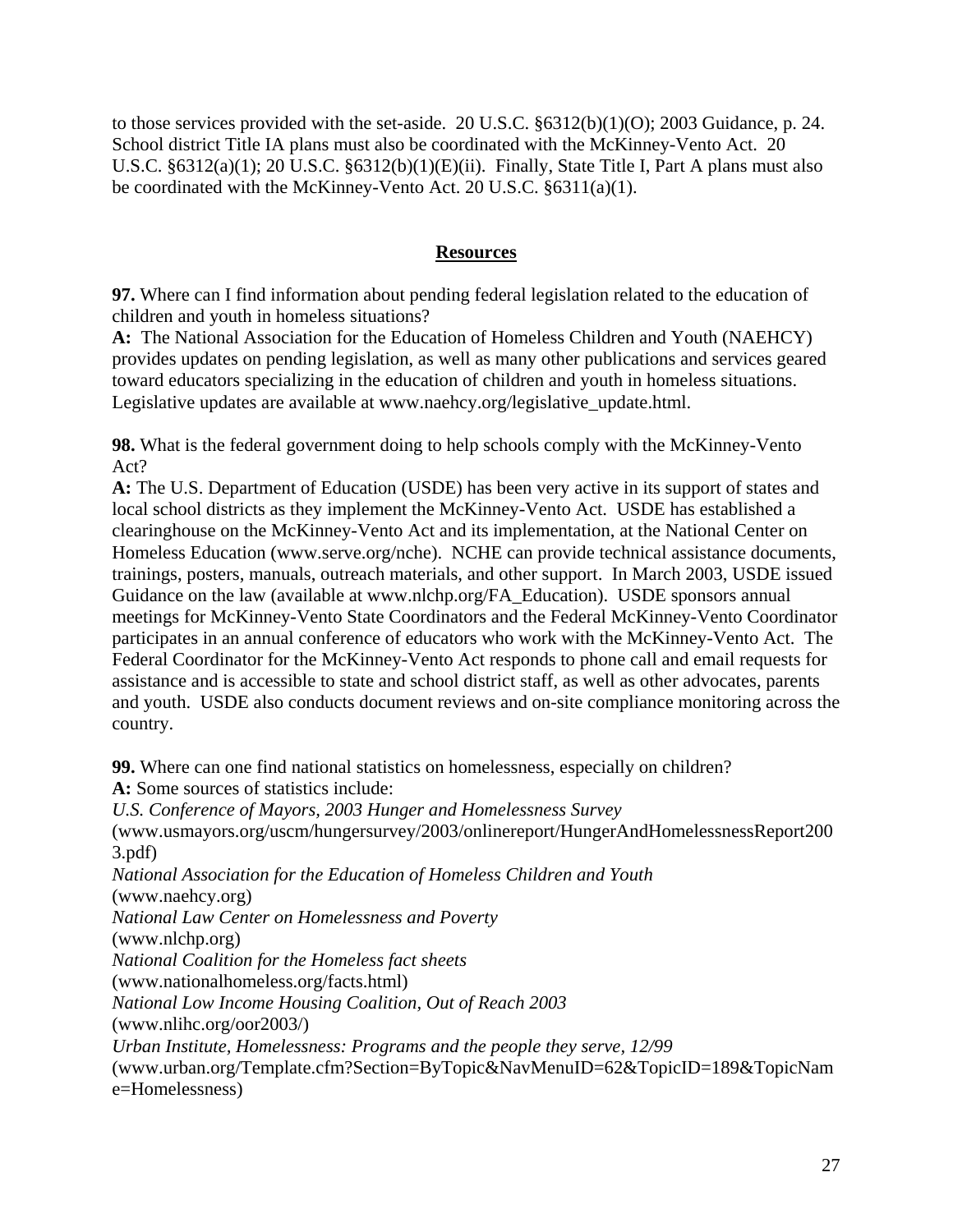**100.** Where can I find research on the effects of school mobility on academic achievement? **A:** There is a growing body of research on this topic. The National Center for Homeless Education (NCHE) has conducted a review of the literature on this topic and is currently conducting a school stability study. Contact NCHE at (800) 308-2145 for more information. The following bibliography is a small sampling of what has been published:

-- Craig, Virginia, "A Report from the Kids Mobility Project," Kids Mobility Project (1998) (612-375-9644).

-- Fowler-Finn, Thomas, "Student Stability vs. Mobility," *The School Administrator* 36 (August 2001)

-- Heinlein, Lisa Melman and Marybeth Shinn, "School Mobility and Student Achievement in an Urban Setting," 37 *Psychology in the Schools* 349 (2000).

--Jacobson, Linda, "Moving Targets," 20 *Education Week* 32 (2001).

-- Kerbow, David, "Pervasive Student Mobility: A Moving Target for School Improvement," *Study of the Chicago Panel on School Policy and the Center for School Improvement at the University of Chicago* (1996).

--Lash, Andrea and Sandra Kirkpatrick, "A Classroom Perspective on Student Mobility," 91 *The Elementary School Journal* 177 (1990).

-- Mantzicopoulos, Panayota and Dana Knutson, "Head Start Children: School Mobility and Achievement in the Early Grades," 93 *Journal of Educational Research* 305 (2000).

-- Policy Analysis for California Education. "The Educational Consequences of Mobility for California Students and Schools," 1 *PACE Policy Brief* 1 (May 1999) (www-

gse.Berkeley.edu/research/PACE/pace.html)

-- Popp, Patricia, Jenny Hindman, and James Stronge. Students on the Move: Reaching and Teaching Highly Mobile Children and Youth. National Center for Homeless Education (2003). Available at http://www.serve.org/nche/downloads/studentmobilitydocument.pdf.

-- Reed-Victor, Evelyn and Lynn Pelco, "Helping Homeless Students Build Resilience: What the School Community Can Do," 5 *Journal for a Just and Caring Education* 51 (1999).

--Rogers, Dr. Joy, of the Loyola University Department of Education, Education Report of Rule 706 Expert Panel presented in B.H. v. Johnson, 715 F. Supp. 1387 (N.D. Ill. 1989), 1991.

-- Rothstein, Richard, "Equalizing Education Resources on Behalf of Disadvantaged Children," in *A Notion at Risk: Preserving Public Education as an Engine for Social Mobility*, ed. by Richard Kahlenberg, Century Foundation Press (2000).

-- Rumberger, Russell, "Student Mobility," *The Informed Educator Series*, Educational Research Service (2001).

-- Rumberger, Russell and Katherine Larson, "Student Mobility and the Increased Risk of High School Dropout," 107 *American Journal of Education* 1 (1998).

-- Stover, Del, "Schools grapple with high student mobility rates," 20 *School Board News*, no. 11  $(2000)$ .

--"Student Mobility: How Some Children Get Left Behind," *Journal of Negro Education* Special Issue (Winter 2003).

--Texas Education Agency, "A Study of Student Mobility in Texas Public Schools," Statewide Texas Educational Progress Study Report No. 3 (1997).

-- Williams, Debra, "Kids, Schools Suffer from Revolving Door," *Catalyst: Voices of Chicago School Reform* (April 1996).